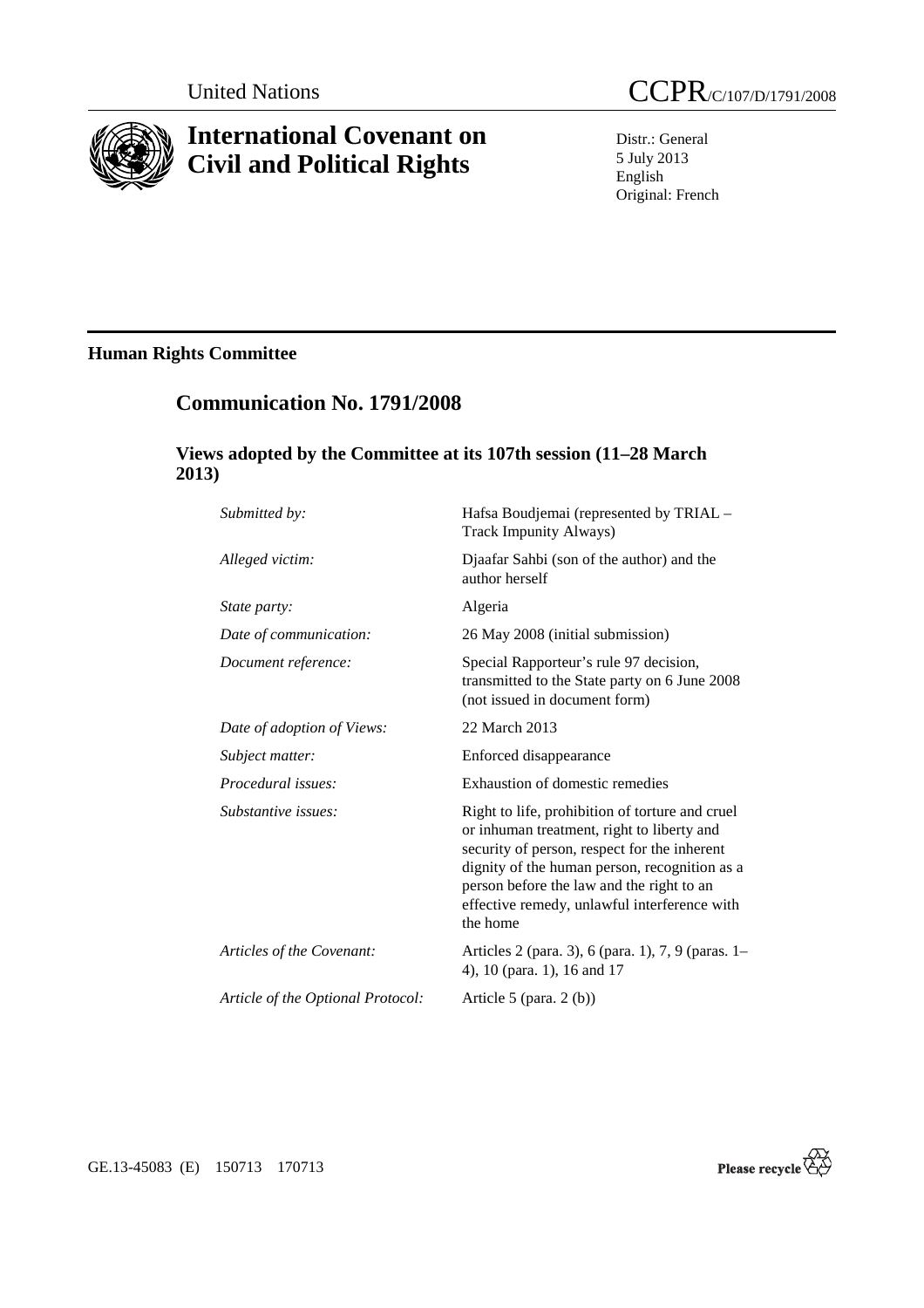## **Annex**

## **Views of the Human Rights Committee under article 5, paragraph 4, of the Optional Protocol to the International Covenant on Civil and Political Rights (107th session)**

concerning

## **Communication No. 1791/2008**\*

| Submitted by:          | Hafsa Boudjemai (represented by TRIAL –<br>Track Impunity Always) |
|------------------------|-------------------------------------------------------------------|
| Alleged victim:        | Djaafar Sahbi (son of the author) and the<br>author herself       |
| <i>State party:</i>    | Algeria                                                           |
| Date of communication: | 26 May 2008 (initial submission)                                  |

*The Human Rights Committee*, established under article 28 of the International Covenant on Civil and Political Rights,

*Meeting* on 22 March 2013,

*Having concluded* its consideration of communication No. 1791/2008, submitted to the Human Rights Committee by Hafsa Boudjemai under the Optional Protocol to the International Covenant on Civil and Political Rights,

*Having taken into account* all written information made available to it by the author of the communication and the State party,

*Adopts* the following:

### **Views under article 5, paragraph 4, of the Optional Protocol**

1.1 The author of the communication, which is dated 26 May 2008, is Hafsa Boudjemai, a widow, who claims that her son, Djaafar Sahbi, was the victim of violations by Algeria of articles 2 (para. 3), 6 (para. 1), 7, 9 (paras. 1–4), 10 (para. 1), 16 and 17 (para. 1) of the International Covenant on Civil and Political Rights. The author claims that she herself is

<sup>\*</sup> The following members of the Committee participated in the examination of the present communication: Mr. Yadh Ben Achour, Ms. Christine Chanet, Mr. Ahmad Amin Fathalla, Mr. Cornelis Flinterman, Mr. Yuji Iwasawa, Ms. Zonke Zanele Majodina, Mr. Kheshoe Parsad Matadeen, Ms. Iulia Antoanella Motoc, Mr. Gerald L. Neuman, Sir Nigel Rodley, Mr. Victor Manuel Rodríguez-Rescia, Mr. Fabián Omar Salvioli, Ms. Anja Seibert-Fohr, Mr. Yuval Shany, Mr. Konstantine Vardzelashvili and Ms. Margo Waterval.

Two individual opinions are appended to these Views, an individual opinion (partially dissenting) of Mr. Rodríguez-Rescia and an individual opinion (concurring) of Mr. Salvioli.

Pursuant to rule 90 of the Committee's rules of procedure, Committee member Mr. Lazhari Bouzid did not participate in the consideration of the communication.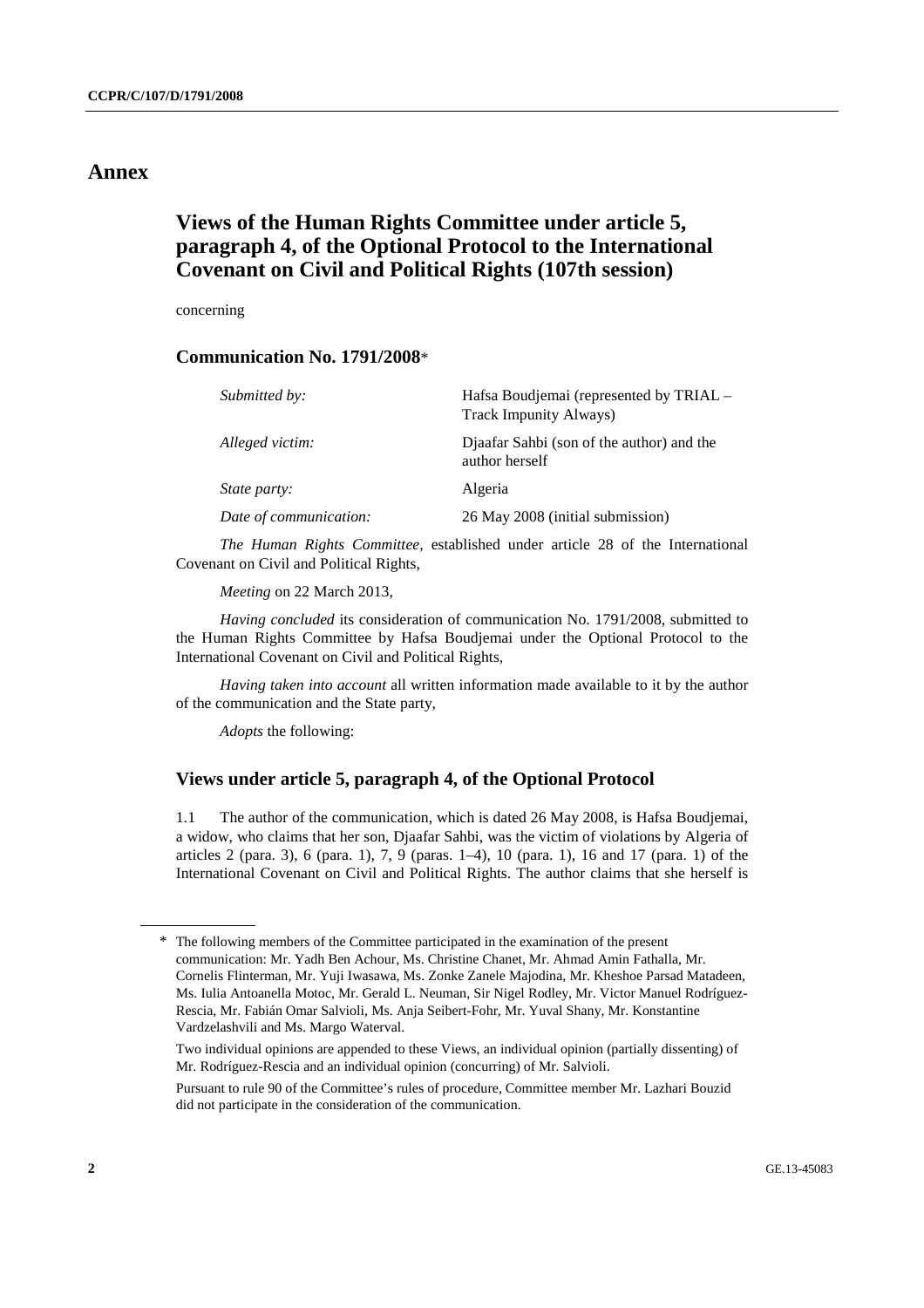the victim of violations of articles 2 (para. 3), 7 and 17 (para. 1) of the Covenant. She is represented by the Swiss anti-impunity organization TRIAL (Track Impunity Always).

1.2 On 6 June 2008, in accordance with rule 92 of its rules of procedure, the Committee, through its Special Rapporteur on new communications and interim measures, asked the State party not to take any measure that might hinder the exercise by the author and her family of their right to submit an individual complaint to the Committee. Accordingly, the State party was requested not to invoke its national legislation, and specifically Ordinance No. 06-01 of 27 February 2006 concerning the implementation of the Charter for Peace and National Reconciliation, against the author and the members of her family.

1.3 On 12 March 2009, the Committee, through its Special Rapporteur on New Communications and Interim Measures, decided not to examine the admissibility of the communication separately from the merits.

#### **The facts as presented by the author**

2.1 On the morning of 3 July 1995, Djaafar Sahbi accompanied one of his daughters, who was 8 years old, to a doctor's appointment at Mustapha Bacha university hospital (Algiers), where he was employed. As he left the hospital with his daughter at around 10 o'clock in the morning, he was ordered to follow two police officers wearing blue vests bearing the word "Police" (in Arabic). He and his daughter were ushered into a car. The victim's daughter was later taken to her father's office in the hospital, and Djaafar Sahbi's co-workers were instructed to accompany her home.

2.2 On 6 July 1995, police officers entered the Sahbi family home when no family members were present. The police broke down the steel door and the interior door of the house, as well as the doors of the bedrooms and closets. They seized Djaafar Sahbi's bag, his family record book and other documents.

2.3 None of the members of his family have seen Djaafar Sahbi or received any news of him since his arrest. In 2007, the security services officially recognized his disappearance but did not accept any responsibility for it. The author provides a copy of the "certificate of disappearance in the context of the national tragedy" issued by the Directorate-General of National Security in Constantine, Ministry of the Interior and Local Authorities, on 12 March 2007.

2.4 In the days following Djaafar Sahbi's arrest, the victim's family, and in particular his brother Youcef Sahbi, engaged in fruitless searches at numerous police stations and looked in vain for him at various prisons. No member of his family has seen him or been able to locate or make contact with him since he was arrested.

2.5 The victim's brother also contacted various judicial, governmental and administrative authorities, but to no avail. On 25 August 1996, he therefore referred the matter to the prosecutor of the Court of El Harrach, the chief prosecutor of the Court of Algiers, the Minister of Justice and the President of the Republic. At no time did any of these authorities conduct an investigation or provide an explanation as to the fate of Djaafar Sahbi.

2.6 The victim's family also sought recourse from the Working Group on Enforced or Involuntary Disappearances of the United Nations. His case was submitted to that body on 19 October 1998. However, the State party, as in other cases of missing Algerian citizens, did not respond to requests for information from this special procedure.

2.7 The author contends that she no longer has the legal right to undertake judicial proceedings, as Ordinance No. 06-01 on implementation of the Charter for Peace and National Reconciliation, which was adopted by referendum on 29 September 2005,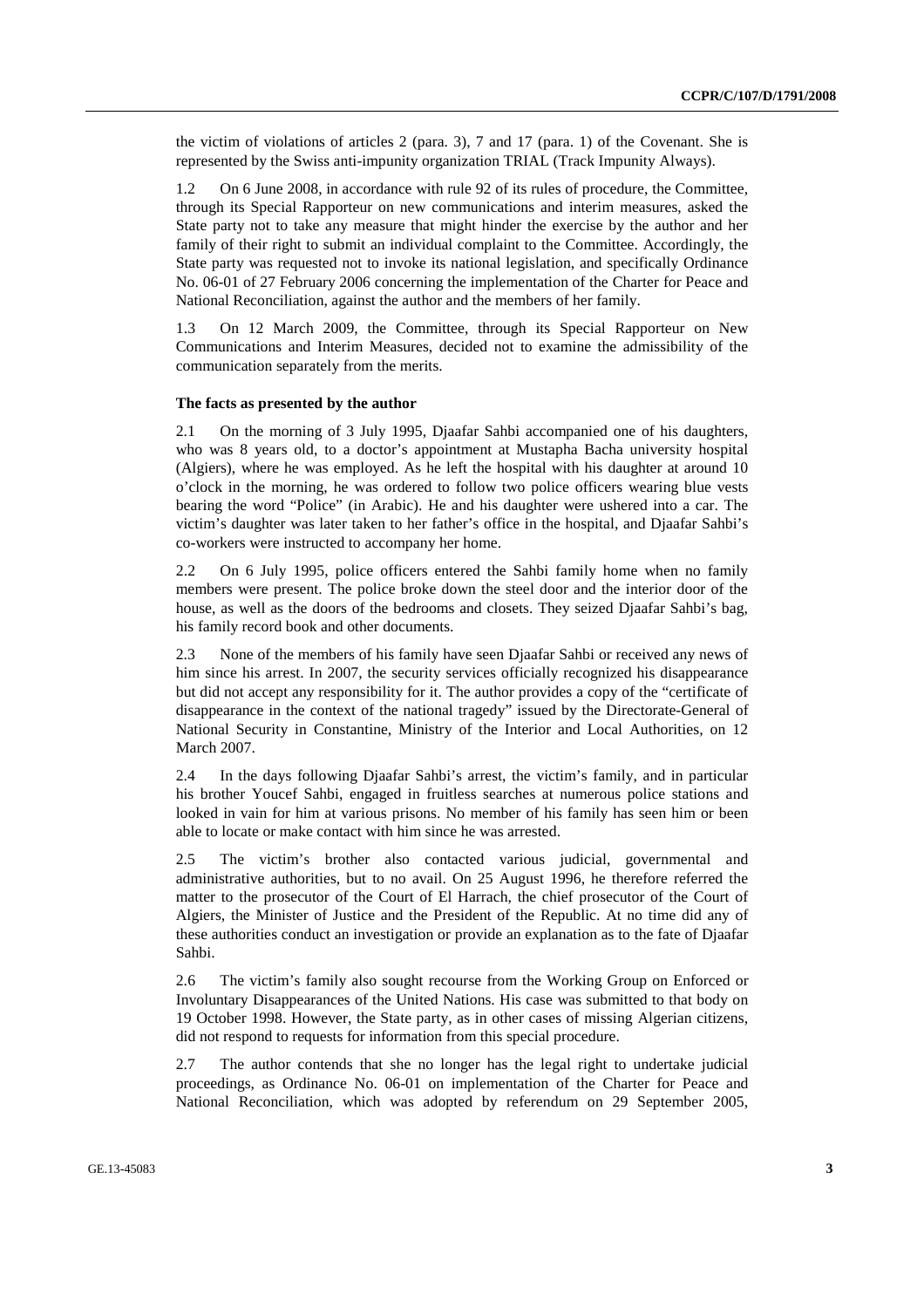prohibits the taking of any legal action against members of the Algerian defence and security services.

#### **The complaint**

3.1 It is claimed that Djaafar Sahbi was the victim of an enforced disappearance on 3 July 1995. The author invokes article 7, paragraph 2 (i), of the Rome Statute of the International Criminal Court and article 2 of the International Convention for the Protection of All Persons from Enforced Disappearance.

3.2 As a victim of enforced disappearance, Djaafar Sahbi was prevented from exercising his right to challenge the lawfulness of his detention, in violation of article 2, paragraph 3, of the Covenant. His family pursued all legal avenues to discover the truth about his fate, but nothing came of their efforts.

3.3 The author considered that, as nearly 13 years<sup>1</sup> had passed since her son's disappearance at a secret detention centre, the chances of finding him alive were very slim. Given his prolonged absence and the circumstances and context of his arrest, it seems likely that he died while in custody. Incommunicado detention entails a high risk of violation of the right to life. The threat posed by enforced disappearance to the victim's life constitutes a violation of article 6 of the Covenant insofar as the State has failed in its obligation to protect the fundamental right to life – all the more so since the State party has never made any effort to investigate the fate of the victim.

3.4 As regards the victim, merely being subjected to enforced disappearance constitutes inhuman or degrading treatment. The anguish and suffering caused by indefinite detention without contact with the family or the outside world constitutes treatment in breach of article 7 of the Covenant.

3.5 For the victim's mother — the author of the communication — the disappearance of her son has been a devastating, painful and agonizing ordeal and a violation of her rights under article 7 of the Covenant.

3.6 Djaafar Sahbi was arrested by two police officers who did not have a warrant and who did not inform him of the reasons for his arrest, in violation of article 9, paragraphs 1 and 2, of the Covenant. Furthermore, he was not brought promptly before a judge or other officer authorized by law to exercise judicial power. The time limit for being brought before a judge should not exceed a few days, and incommunicado detention may itself entail a violation of article 9, paragraph 3. As a victim of enforced disappearance, he was not physically able to appeal against the lawfulness of his detention, apply to a judge to obtain his release or even ask a third party to defend him in court, in violation of article 9, paragraph 4.

3.7 If it is established that he has been the victim of a violation of article 7, it cannot be argued that he was ever treated with humanity and with respect for the inherent dignity of the human person in accordance with article 10, paragraph 1, of the Covenant.

3.8 As the victim of an unacknowledged detention, the victim was also reduced to the status of a non-person, in violation of article 16 of the Covenant.

3.9 Lastly, the sole purpose of the house search and the accompanying destruction of property was to harass the victim and his family. There has thus been a violation of article 17, paragraph 1, of the Covenant, with regard to Djaafar Sahbi and his mother.

 $<sup>1</sup>$  It has now been 18 years since the victim's disappearance.</sup>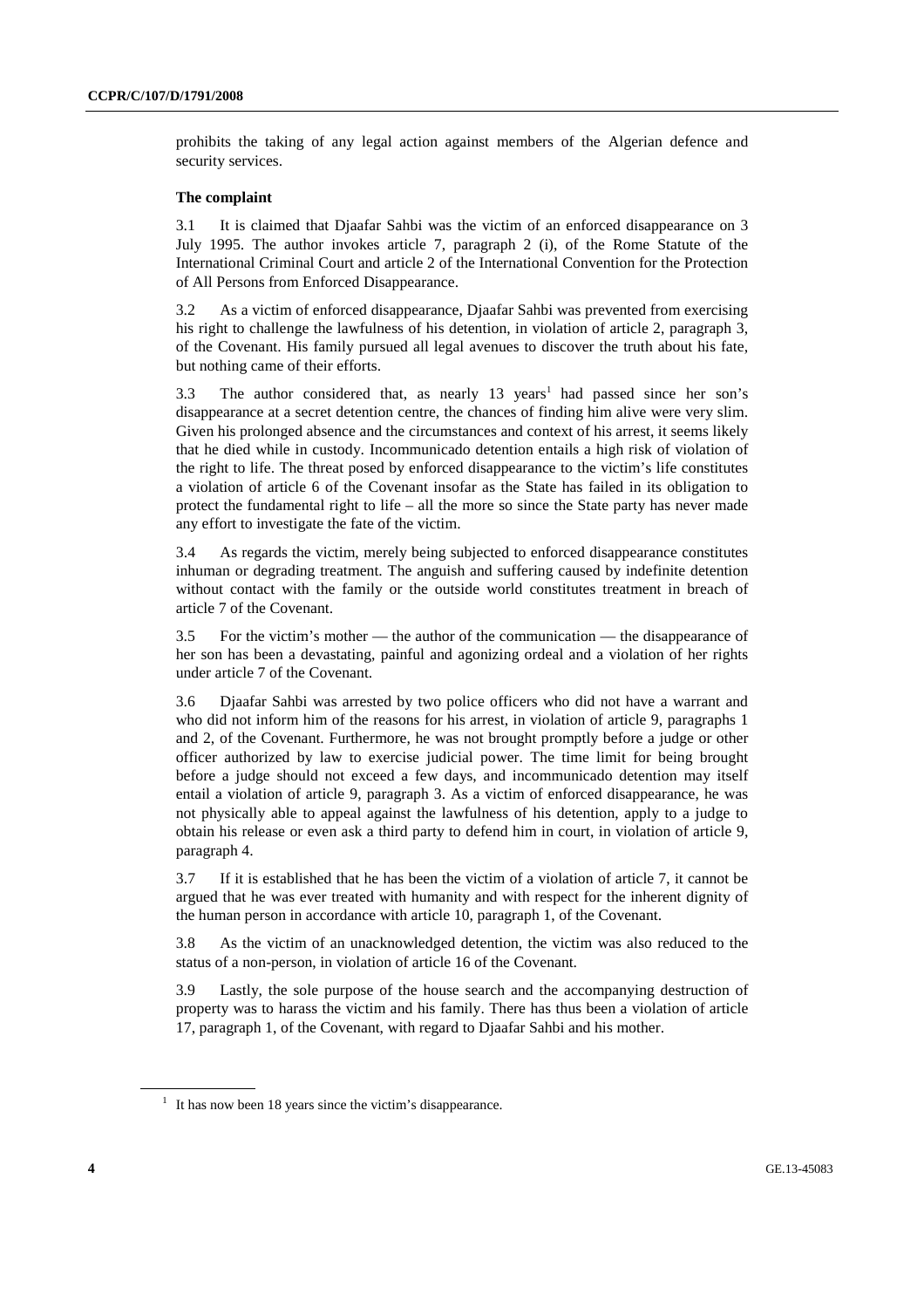#### **State party's observations on admissibility**

4.1 On 29 May 2009, the State party contested the admissibility of the communication. It is of the view that this communication, which incriminates public officials or other persons acting on behalf of public authorities in cases of enforced disappearance during the period in question — from 1993 to 1998 — should be examined taking "a comprehensive approach" and should be declared inadmissible. The State party considers that such communications should be placed in the broader context of the sociopolitical and security conditions that prevailed in the country during a period when the Government was struggling to combat a form of terrorism aimed at provoking the "collapse of the Republican State". In this context, and in accordance with the Constitution (arts. 87 and 91), precautionary measures were implemented, and the Algerian Government informed the Secretariat of the United Nations of its declaration of a state of emergency, in accordance with article 4, paragraph 3, of the Covenant.

4.2 The State party emphasizes that in some areas where there was a proliferation of informal settlements, civilians had trouble distinguishing the actions of terrorist groups from those of the security forces, to which they often attributed enforced disappearances. According to the State party, a large number of enforced disappearances must be considered in this perspective. The concept of disappearance in Algeria during the period in question actually covers six distinct scenarios. The first scenario concerns persons reported missing by their relatives but who in fact had chosen to go into hiding in order to join an armed group and asked their families to report that they had been arrested by the security services, as a way of "covering their tracks" and avoiding being "harassed" by the police. The second scenario concerns persons who were reported missing after their arrest by the security services but who took advantage of their release to go into hiding. The third scenario concerns persons abducted by armed groups which, because they were not identified or because they had stolen uniforms or identification documents from police officers or soldiers, were mistakenly thought to belong to the armed forces or security services. The fourth scenario concerns persons reported missing who abandoned their families, and sometimes even left the country, to escape from personal problems or family disputes. The fifth scenario concerns persons reported missing by their family but who were in fact wanted terrorists who had been killed and buried in the maquis following factional infighting, doctrinal disputes or arguments over the spoils of war among rival armed groups. The sixth scenario mentioned by the State party concerns persons reported missing who were actually living in Algeria or abroad under a false identity provided by a network of document forgers.

4.3 The State party maintains that it was in view of the diversity and complexity of the situations covered by the general concept of disappearance that the Algerian legislature, following the referendum on the Charter for Peace and National Reconciliation, recommended a comprehensive approach to the issue of disappeared persons, whereby all persons who had disappeared in the context of the "national tragedy" would be cared for, all victims would be offered support to overcome their ordeal and all victims of disappearance and their beneficiaries would be entitled to redress. According to statistics from the Ministry of the Interior, 8,023 cases of disappearance have been reported, 6,774 examined, 5,704 approved for compensation and 934 rejected, with 136 still pending. A total of 371,459,390 Algerian dinars (DA) has been paid out as compensation to all the victims concerned. In addition, a total of DA 1,320,824,683 has been paid out in monthly pensions.

4.4 The State party further argues that not all domestic remedies have been exhausted. It stresses the importance of distinguishing between simple formalities involving the political or administrative authorities, non-contentious remedies pursued through advisory or mediation bodies, and contentious remedies pursued through the competent courts of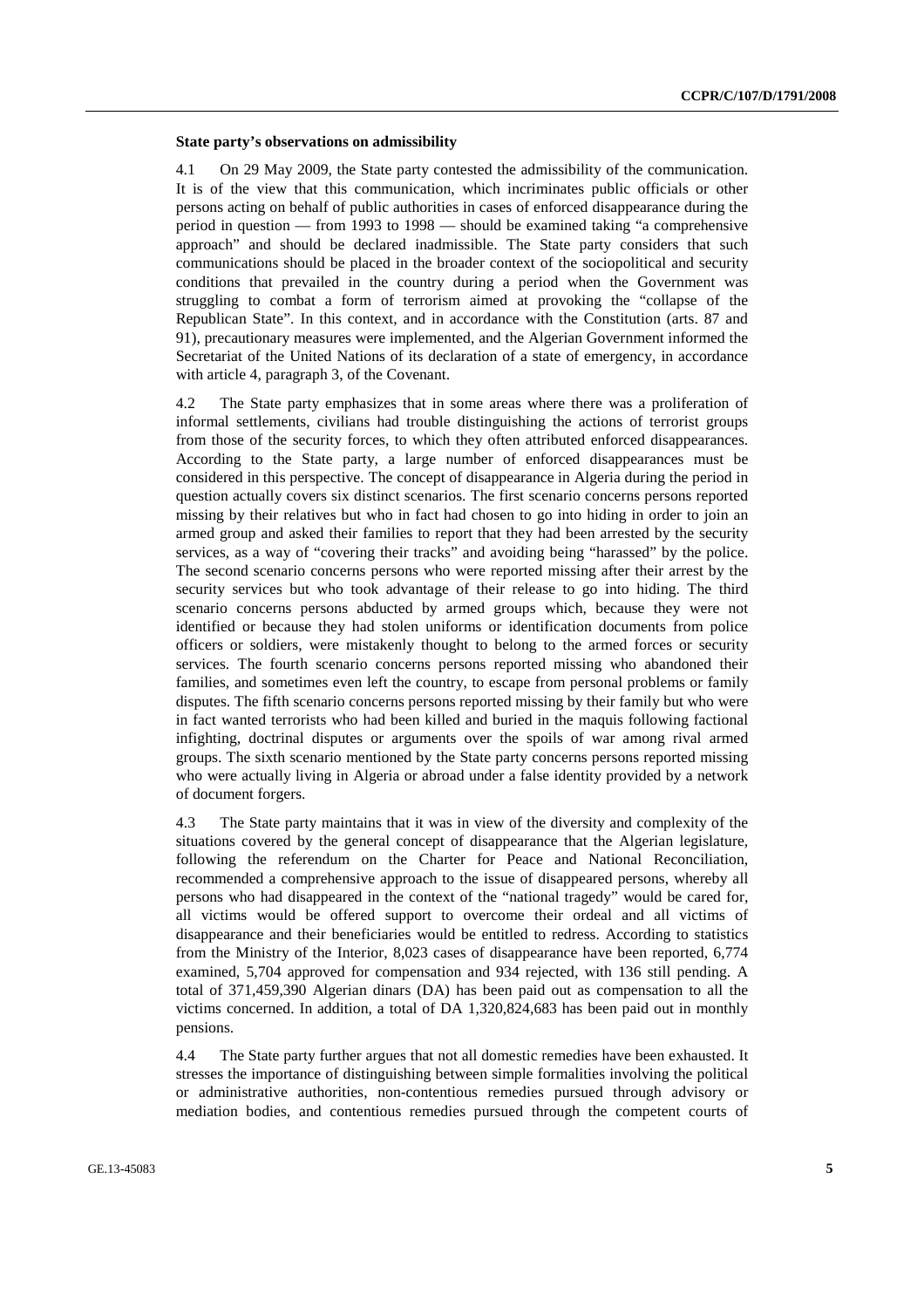justice. The State party observes that, as may be seen from the author's complaint, she has written letters to political and administrative authorities, petitioned advisory or mediation bodies and petitioned representatives of the prosecution service (chief prosecutors and public prosecutors), but has not, strictly speaking, initiated legal action and seen it through to its conclusion by availing herself of all available remedies of appeal and judicial review. Of all these authorities, only the representatives of the prosecution service are authorized by law to open a preliminary inquiry and refer a case to the investigating judge. In the Algerian legal system, it is the public prosecutor who receives complaints and who, if warranted, institutes criminal proceedings. Nevertheless, in order to protect the rights of victims and their beneficiaries, the Code of Criminal Procedure authorizes the latter to sue for damages in criminal proceedings by filing a complaint with the investigating judge. In this case, it is the victim, not the prosecutor, who initiates criminal proceedings by bringing the matter before the investigating judge. This remedy, which is provided for in articles 72 and 73 of the Code of Criminal Procedure, was not utilized, despite the fact that it would have enabled the author to institute criminal proceedings and compel the investigating judge to launch an investigation, even if the prosecution service had decided otherwise.

4.5 The State party also notes the author's contention that the adoption by referendum of the Charter for Peace and National Reconciliation and its implementing legislation — in particular, article 45 of Ordinance No. 06-01 — rules out the possibility that any effective and available domestic remedies exist in Algeria to which the families of victims of disappearance could have recourse. On this basis, the author believed she did not need to bring the matter before the relevant courts, because of her presumption of the latter's likely position and findings regarding the application of the ordinance. However, the author cannot invoke this ordinance and its implementing legislation as a pretext for failing to institute the legal proceedings available to her. The State party recalls the Committee's jurisprudence to the effect that a person's subjective belief in, or presumption of, the futility of a remedy does not exempt that person from the requirement to exhaust all domestic remedies.<sup>2</sup>

4.6 The State party then turns its attention to the nature, principles and content of the Charter for Peace and National Reconciliation and its implementing legislation. It maintains that, in accordance with the principle of the inalienability of peace, which has become an international right to peace, the Committee should support and consolidate peace and encourage national reconciliation with a view to strengthening States affected by domestic crises. As part of this effort to achieve national reconciliation, the State party adopted the Charter, and its implementing ordinance prescribes legal measures for the discontinuance of criminal proceedings and the commutation or remission of sentences for any person who is found guilty of acts of terrorism or who benefits from the provisions of the legislation on civil dissent, except for persons who have committed or been accomplices in mass killings, rapes or bombings in public places. This ordinance also helps to address the issue of disappearances by introducing a procedure for filing an official finding of presumed death, which entitles beneficiaries to receive compensation as victims of the "national tragedy". Social and economic measures have also been put in place, including the provision of employment placement assistance and compensation for all persons considered victims of the "national tragedy". Lastly, the ordinance prescribes political measures, such as a ban on holding political office for any person who exploited religion in the past in a way that contributed to the "national tragedy", and establishes the inadmissibility of any proceedings brought against individuals or groups who are members of any branch of Algeria's defence

<sup>2</sup> The State party cites, in particular, communications Nos.210/1986 and 225/1987, *Pratt and Morgan v. Jamaica*, Views adopted on 6 April 1989.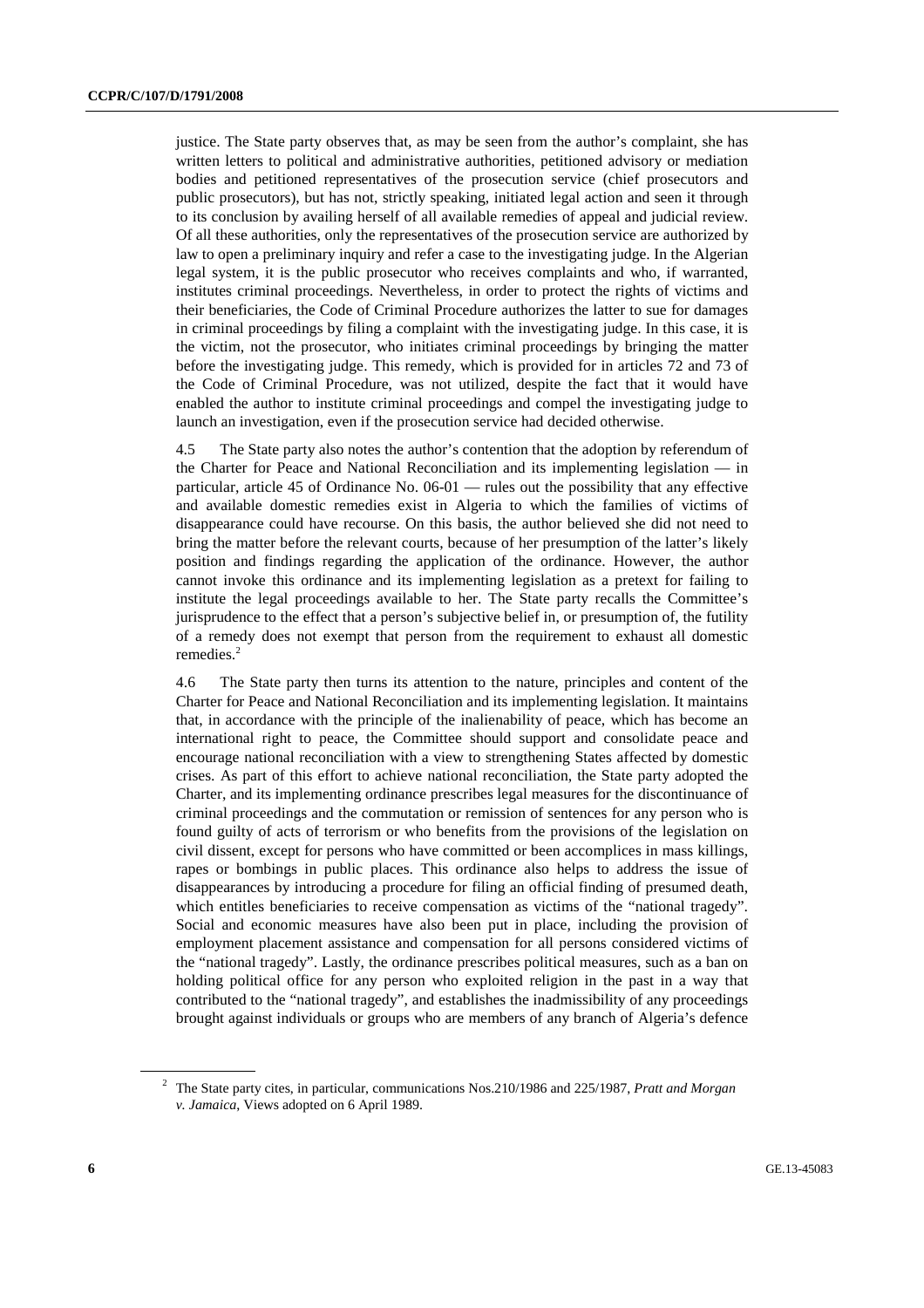and security forces for actions undertaken to protect persons and property, safeguard the nation and preserve its institutions.

4.7 In addition to the establishment of funds to compensate all victims of the "national tragedy", the sovereign people of Algeria have, according to the State party, agreed to a process of national reconciliation as the only way to heal the wounds inflicted. The State party insists that the proclamation of the Charter for Peace and National Reconciliation reflects a desire to avoid confrontation in the courts, media outpourings and political scoresettling. The State party is therefore of the view that the author's allegations are covered by the comprehensive domestic settlement mechanism provided for in the Charter.

4.8 The State party asks the Committee to note how similar the facts and situations described by the author are and to take into account the sociopolitical and security context in which they occurred; to find that the author failed to exhaust all domestic remedies; to recognize that the authorities of the State party have established a comprehensive domestic mechanism for processing and settling the cases referred to in these communications through measures aimed at achieving peace and national reconciliation that are consistent with the principles of the Charter of the United Nations and subsequent covenants and conventions; to find the communication inadmissible; and to request that the author seek an alternative remedy.

#### **Additional observations by the State party on admissibility**

5.1 On 6 October 2010, the State party transmitted a further memorandum to the Committee, in which it raises the question of whether the submission of a series of individual communications might not actually amount to an abuse of procedure aimed at bringing before the Committee a broad historical issue involving causes and circumstances of which the Committee is unaware. The State party observes in this connection that these "individual" communications dwell on the general context in which the disappearances occurred, focusing solely on the actions of the security forces and never mentioning those of the various armed groups that used criminal concealment techniques to incriminate the armed forces.

5.2 The State party insists that it will not address the merits of these communications until the issue of their admissibility has been settled, since all judicial or quasi-judicial bodies have a duty to deal with preliminary questions before considering the merits. According to the State party, the decision in the cases in point to consider questions of admissibility and the merits jointly and simultaneously — aside from the fact that it was not arrived at on the basis of consultation — seriously prejudices the proper consideration of the communications in terms of both their general nature and their intrinsic particularities. Referring to the rules of procedure of the Human Rights Committee, the State party notes that the sections relating to the Committee's procedure to determine the admissibility of communications are separate from those relating to the consideration of communications on the merits, and that therefore these questions could be considered separately. Concerning the exhaustion of domestic remedies, the State party stresses that the author did not submit any complaints or requests for information through channels that would have allowed consideration of the case by the Algerian judicial authorities.

5.3 Recalling the Committee's jurisprudence regarding the obligation to exhaust domestic remedies, the State party stresses that mere doubts about the prospect of success or concerns about delays do not exempt the author from the obligation to exhaust these remedies. As to the question of whether the promulgation of the Charter for Peace and National Reconciliation has barred the possibility of appeal in this area, the State party replies that the failure by the author to submit her allegations to examination has prevented the Algerian authorities from taking a position on the scope and limitations of the applicability of the Charter. Moreover, under the ordinance in question, the only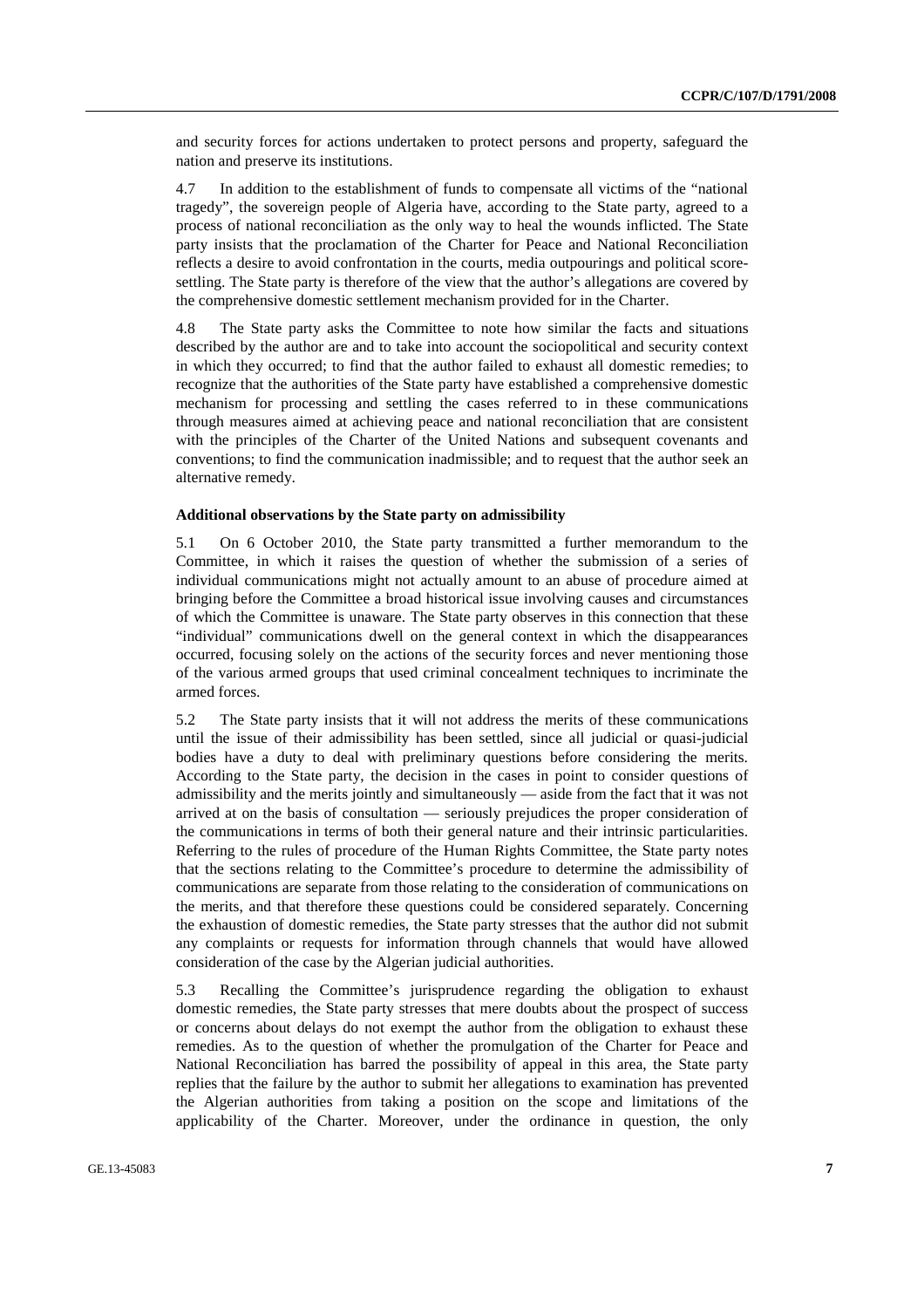proceedings that are inadmissible are those brought against "members of any branch of the defence and security forces of the Republic" for actions consistent with their core duties to the Republic, namely, to protect persons and property, safeguard the nation and preserve its institutions. On the other hand, any allegations concerning actions attributable to the defence or security forces that can be proved to have taken place in any other context are subject to investigation by the appropriate courts.

#### **Author's comments on the State party's submission**

6.1 On 30 September 2011, the author submitted comments on the State party's observations on admissibility and provided additional arguments on the merits.

6.2 The author points out that the State party has recognized the competence of the Committee to consider individual communications. This competence is of a general nature and its exercise by the Committee is not subject to the discretion of the State party. In particular, it is not for the State party to determine whether it is appropriate for the Committee to take up a specific case. That is for the Committee to decide when it considers the communication. Referring to article 27 of the Vienna Convention, the author considers that the State party's adoption of domestic legislative and administrative measures to support the victims of the "national tragedy" cannot be invoked at the admissibility stage to prohibit individuals subject to its jurisdiction from using the procedure provided for under the Optional Protocol.<sup>3</sup> In theory, such measures may well have an impact on the settlement of a dispute, but they must be studied with regard to the merits of the case and not to its admissibility. In the present case, the legislative measures adopted amount to a violation of the rights enshrined in the Covenant, as the Committee has previously observed. $4$ 

6.3 The author recalls that Algeria's declaration of a state of emergency on 9 February 1992 does not affect the right of persons to submit individual communications to the Committee. Article 4 of the Covenant allows for derogations from certain provisions of the Covenant only during states of emergency, but does not affect the exercise of rights under the Optional Protocol. The author therefore considers that the State party's observations on the appropriateness of the communication do not constitute a ground for inadmissibility.

6.4 The author again refers to the State party's argument that the requirement to exhaust domestic remedies calls on the author to institute criminal proceedings by filing a complaint with the investigating judge, in accordance with article 72 et seq. (paras. 25 ff.) of the Code of Criminal Procedure. She refers to the Committee's recent jurisprudence in the *Benaziza* case, in which it stated in its Views adopted on 27 July 2010 that "the State party has a duty not only to carry out thorough investigations of alleged violations of human rights, particularly enforced disappearances or violations of the right to life, but also to prosecute, try and punish anyone held to be responsible for such violations. To sue for damages for offences as serious as those alleged in the present case cannot be considered a substitute for

<sup>3</sup> Article 27 of the Vienna Convention on the Law of Treaties states that "[a] party may not invoke the provisions of its internal law as justification for its failure to perform a treaty. This rule is without prejudice to article 46."

The author refers to the concluding observations of the Human Rights Committee concerning the third periodic report of Algeria, CCPR/C/DZA/CO/3, adopted on 1 November 2007, paras. 7, 8 and 13. The author also refers to communication No. 1588/2007, *Benaziza v. Algeria*, Views adopted on 26 July 2010, para. 9.2; and communication No. 1196/2003, *Boucherf v. Algeria*, Views adopted on 30 March 2006, para. 11. The author further refers to the concluding observations of the Committee against Torture concerning the third periodic report of Algeria, CAT/C/DZA/CO/3, adopted on 13 May 2008, paras. 11, 13 and 17. Lastly, the author refers to general comment No. 29 on article 4 (derogations during a state of emergency), *Official Records of the General Assembly, Fifty-sixth Session, Supplement No. 40*, vol. I (A/56/40), annex VI, para. 1.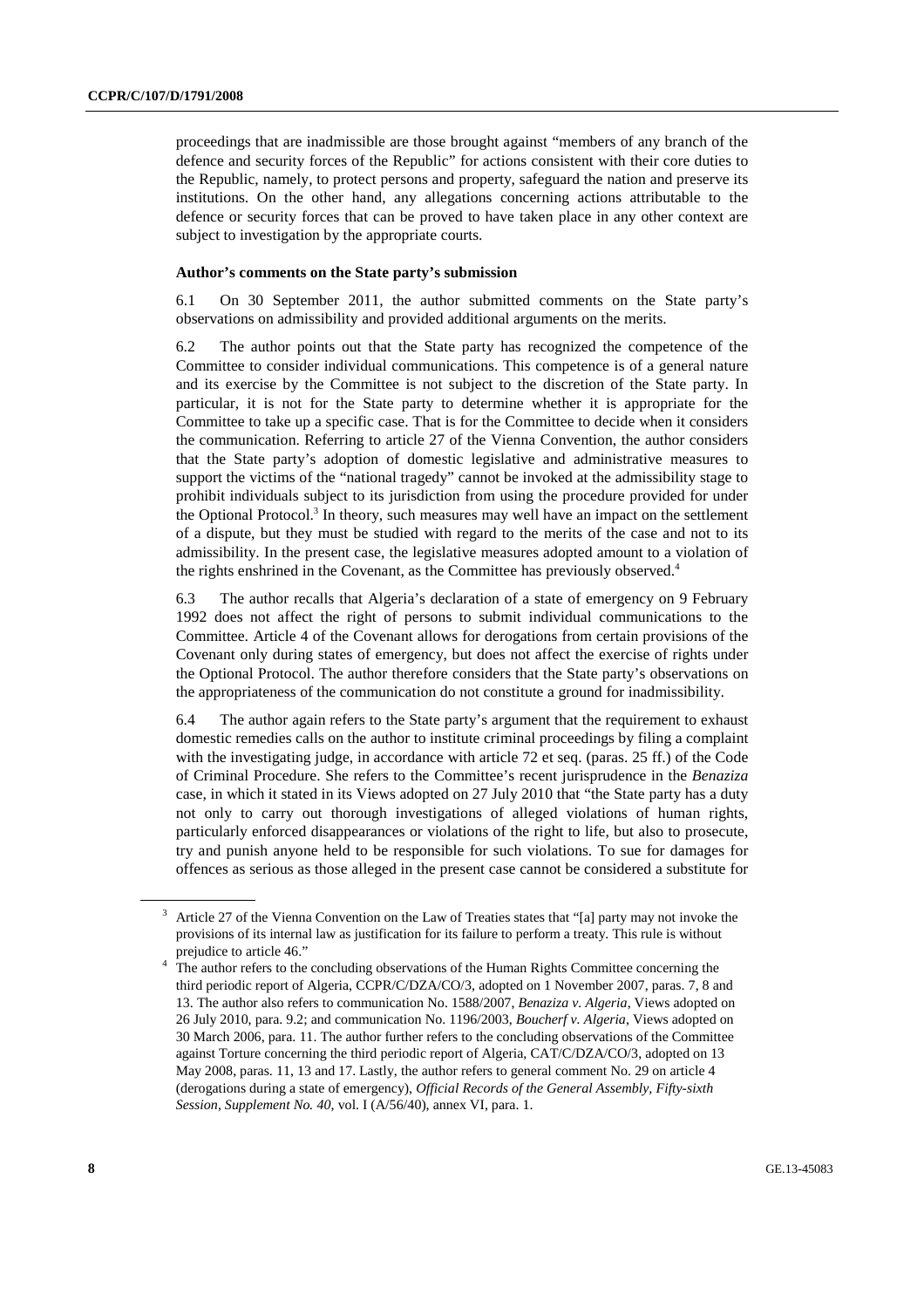the charges that should be brought by the public prosecutor."5 The author therefore considers that, given the serious nature of the alleged offences, it was the responsibility of the competent authorities to take up the case. However, no action was taken, even though members of Djaafar Sahbi's family attempted, from the date of his arrest by Algerian police officers on 3 July 1995, to make enquiries concerning his whereabouts, but to no avail.

6.5 In the days that followed, Djaafar Sahbi's brother, Youcef Sahbi, carried out a fruitless search at numerous police stations. In addition, the family contacted the directors of the Berrouaghia, El Harrach and Serkakji prisons. On 25 August 1996, Djaafar Sahbi's brother referred the matter to the prosecutor of the Court of El Harrach, the chief prosecutor of the Court of Algiers, the Minister of Justice and the President of the Republic. At no time did any of these authorities ever conduct an investigation into the alleged violations. Consequently, the author and her family cannot be reproached for not having exhausted all domestic remedies since it was the State party that failed to carry out the necessary investigations incumbent upon it.

6.6 As to the State party's argument that mere "subjective belief or presumption" does not exempt the author of a communication from the requirement to exhaust all domestic remedies, the author cites article 45 of Ordinance No. 06-01, whereby legal proceedings may not be brought against individuals or groups who are members of any branch of the defence or security forces. Any person making such a complaint or allegation is liable to a term of imprisonment of 3 to 5 years or a fine of between DA 250,000 and DA 500,000. The State party has therefore neither convincingly demonstrated how suing for damages would have enabled the competent courts to receive and investigate complaints, as that would involve violating article 45 of the ordinance, nor how the author of a complaint could have been guaranteed immunity from prosecution under article 46 of the ordinance. As treaty body jurisprudence confirms, a reading of these provisions leads to the conclusion that any complaint regarding the violations suffered by the author and her son would be not only declared inadmissible, but also treated as a criminal offence. The author notes that the State party fails to provide an example of any case which, despite the existence of the above-mentioned ordinance, has led to the effective prosecution of the perpetrators of human rights violations in similar circumstances. The author concludes that the remedies mentioned by the State party are futile.

6.7 With respect to the merits of the communication, the author notes that the State party has simply listed a number of scenarios according to which the victims of the "national tragedy", in general, might have disappeared. Such general comments do not refute the allegations made in the present communication. In fact the same comments have been put forward in a number of other cases, which shows the State party's continuing unwillingness to consider such cases individually.

6.8 With regard to the State party's argument that it is entitled to request that the admissibility of the communication be considered separately from the merits, the author refers to rule 97, paragraph 2, of the rules of procedure, which permits the Working Group or Special Rapporteur to decide, because of the exceptional nature of the case, to request a written reply relating exclusively to the question of admissibility. Consequently, it is not for the author of the communication or the State party to take such decisions, which are the sole prerogative of the Working Group or Special Rapporteur. The author considers that the present case is no different from other cases of enforced disappearance, and that admissibility should not be considered separately from the merits.

<sup>5</sup> Communication No. 1588/2007, *Benaziza v. Algeria*, para. 8.3.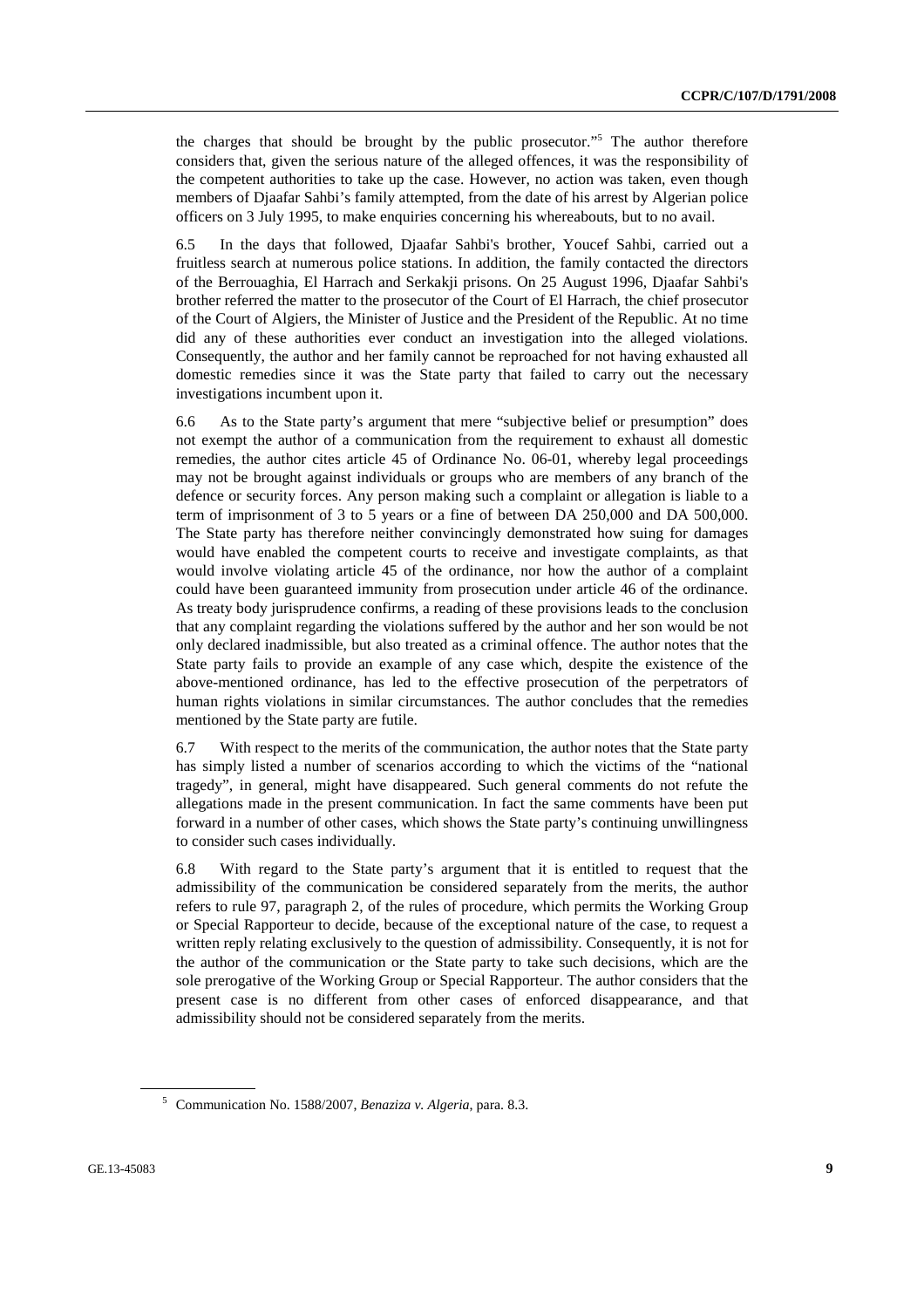6.9 Lastly, the author notes that the State party has not submitted observations on the merits. In the absence of such observations from the State party, the Committee must base its decision on existing information. The allegations made by the author in her communication are corroborated and substantiated by numerous reports on the security forces' actions at the time and by the author's own persistent efforts and those of her family. In view of the State party's involvement in the disappearance of her son, the author is unable to provide additional information in support of her communication, as that information is entirely in the hands of the State party. The author also notes that the lack of any submission from the State party regarding the merits of the case is tantamount to the State party's acknowledgement that violations were committed.

#### **Issues and proceedings before the Committee**

#### *Consideration of admissibility*

7.1 The Committee recalls that the decision by the Special Rapporteur to examine the admissibility and the merits jointly (see paragraph 1.3 above) does not preclude their being considered separately by the Committee. The joinder of admissibility and merits does not mean they must be examined simultaneously. Before considering any claim contained in a communication, the Human Rights Committee must decide, in accordance with rule 93 of its rules of procedure, whether the communication is admissible under the Optional Protocol to the Covenant.

7.2 Under article 5, paragraph 2 (a), of the Optional Protocol, the Committee must ascertain that the same matter is not being examined under another procedure of international investigation or settlement. The Committee notes that the disappearance of Djaafar Sahbi was reported to the Working Group on Enforced or Involuntary Disappearances on 19 October 1998. However, it recalls that extra-conventional procedures or mechanisms established by the Commission on Human Rights or the Human Rights Council, and whose mandates are to examine and report publicly on human rights situations in specific countries or territories, or cases of widespread human rights violations worldwide, do not generally constitute an international procedure of investigation or settlement within the meaning of article 5, paragraph 2 (a), of the Optional Protocol.<sup>6</sup> Accordingly, the Committee considers that the examination of Djaafar Sahbi's case by the Working Group on Enforced or Involuntary Disappearances does not render it inadmissible under this provision.

7.3 The Committee notes that, in the State party's view, the author and her family have not exhausted domestic remedies, since they did not consider the possibility of bringing the matter before the investigating judge and suing for damages in criminal proceedings under articles 72 and 73 of the Code of Criminal Procedure. The Committee also notes that, according to the State party, the author has written letters to political and administrative authorities and has petitioned representatives of the prosecution service (chief prosecutors and public prosecutors), but has not, strictly speaking, initiated legal action and seen it through to its conclusion by availing herself of all available remedies of appeal and judicial review. The Committee also takes note of the author's argument that, on 25 August 1996, the victim's brother petitioned the prosecutor of the Court of El Harrach, the chief prosecutor of the Court of Algiers, the Minister of Justice and the President of the Republic. At no time did any of these authorities conduct an investigation into the alleged violations.

<sup>6</sup> See, inter alia, communication No. 1779/2008, *Mezine v. Algeria*, Views adopted on 25 October 2012, para. 7.2; communication No. 1781/2008, *Berzig v. Algeria*, Views adopted on 31 October 2011, para. 7.2; and communication No. 540/1993, *Laureano Atachahua v. Peru*, Views adopted on 25 March 1996, para. 7.1.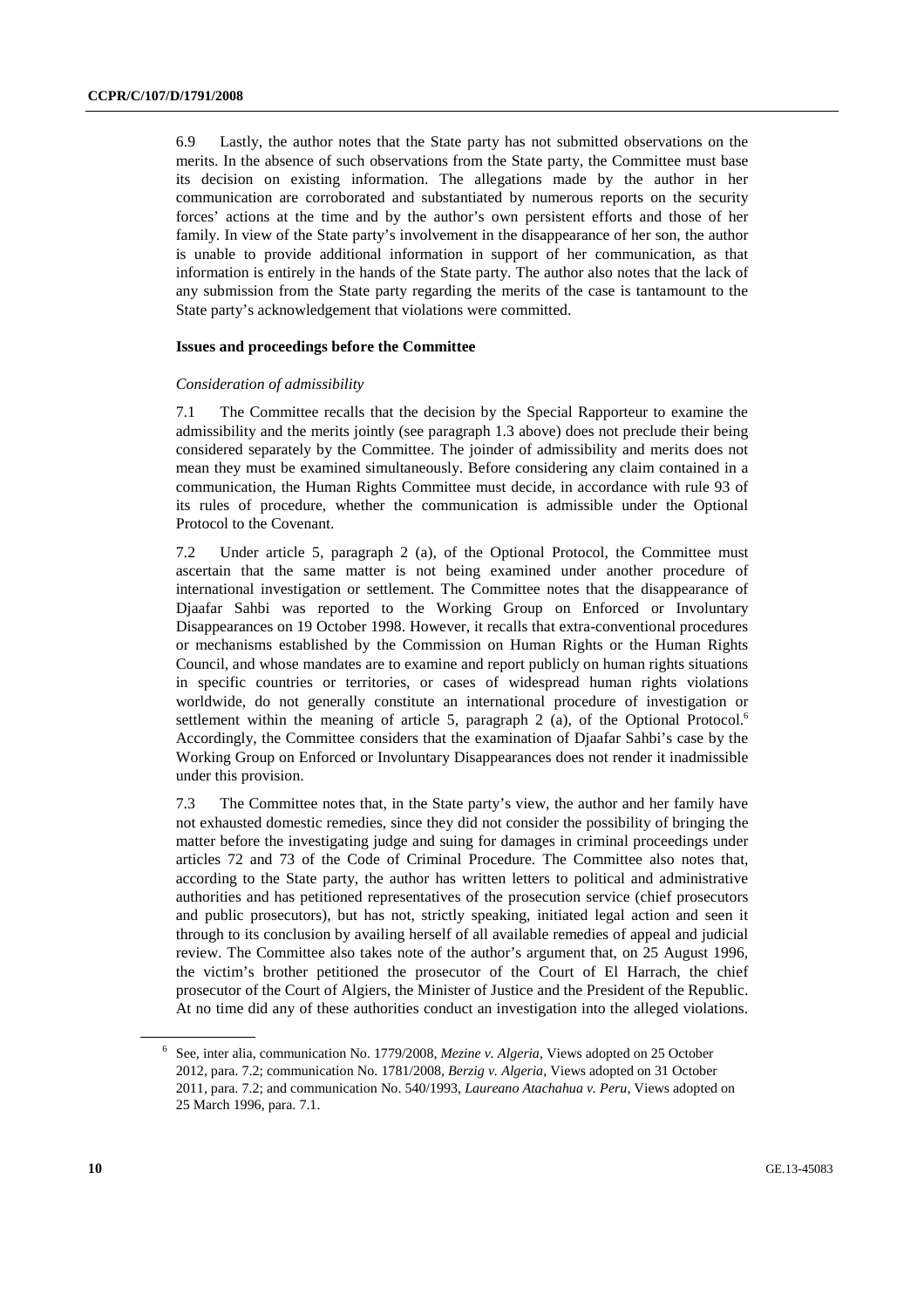Lastly, the Committee notes that, according to the author, article 46 of Ordinance No. 06-01 penalizes any person who files a complaint pertaining to actions covered by article 45 thereof.

7.4 The Committee recalls that the State party has a duty not only to carry out thorough investigations of alleged violations of human rights brought to the attention of its authorities, particularly enforced disappearances or violations of the right to life, but also to prosecute, try and punish anyone held to be responsible for such violations.<sup>7</sup> Although Djaafar Sahbi's family repeatedly contacted the competent authorities concerning his disappearance, the State party failed to conduct a thorough and effective investigation into the disappearance of the author's son, despite the fact that serious allegations of enforced disappearance were involved. The State party has also failed to provide sufficient evidence that an effective remedy is available, since Ordinance No. 06-01 continues to be applied despite the Committee's recommendations that it should be brought into line with the Covenant.<sup>8</sup> The Committee considers that to sue for damages for offences as serious as those alleged in the present case cannot be considered a substitute for the charges that should be brought by the public prosecutor.<sup>9</sup> Moreover, given the vague wording of articles 45 and 46 of the ordinance, and in the absence of satisfactory information from the State party about their interpretation and actual enforcement, the author's fears about the effectiveness of filing a complaint are reasonable. The Committee therefore concludes that article 5, paragraph 2 (b), of the Optional Protocol is not an obstacle to the admissibility of the communication.

7.5 The Committee considers that, for a communication to be deemed admissible, the author must have exhausted only the remedies relevant to the alleged violation; in the present case, remedies with respect to enforced disappearance.

7.6 The Committee considers that the author has sufficiently substantiated her claims insofar as they raise issues under articles 6 (para. 1), 7, 9, 10, 16, 17 (para. 1) and 2 (para. 3) of the Covenant, and therefore proceeds to consider the communication on the merits.

#### *Consideration of the merits*

8.1 The Human Rights Committee has considered the present communication in the light of all the information made available to it by the parties, as required under article 5, paragraph 1, of the Optional Protocol.

8.2 The State party submitted collective and general observations in response to serious allegations by the author, and has been content to argue that communications incriminating public officials, or persons acting on behalf of public authorities, in cases of enforced disappearances between 1993 and 1998 should be considered within the broader context of the sociopolitical and security conditions that prevailed in the country during a period when the Government was struggling to combat terrorism. The Committee recalls its jurisprudence, according to which the State party may not invoke the provisions of the Charter for Peace and National Reconciliation against persons who invoke provisions of the Covenant or who have submitted or may submit communications to the Committee. The

<sup>7</sup> See, inter alia, communication No. 1779/2008, *Mezine v. Algeria*, para. 7.4; communication No. 1781/2008, *Berzig v. Algeria*, para. 7.4; and communication No. 1905/2009, *Khirani v. Algeria*, Views adopted on 26 March 2012, para. 6.4. 8

<sup>&</sup>lt;sup>8</sup> Concluding observations of the Human Rights Committee concerning the third periodic report of Algeria, CCPR/C/DZA/CO/3, paras. 7, 8 and 13.

Communication No. 1779/2008, *Mezine v. Algeria*, para. 7.4; communication No. 1588/2007, *Benaziza v. Algeria*, para. 8.3; communication No. 1781/2008, *Berzig v. Algeria*, para. 7.4; and communication No. 1905/2009, *Khirani v. Algeria*, para. 6.4.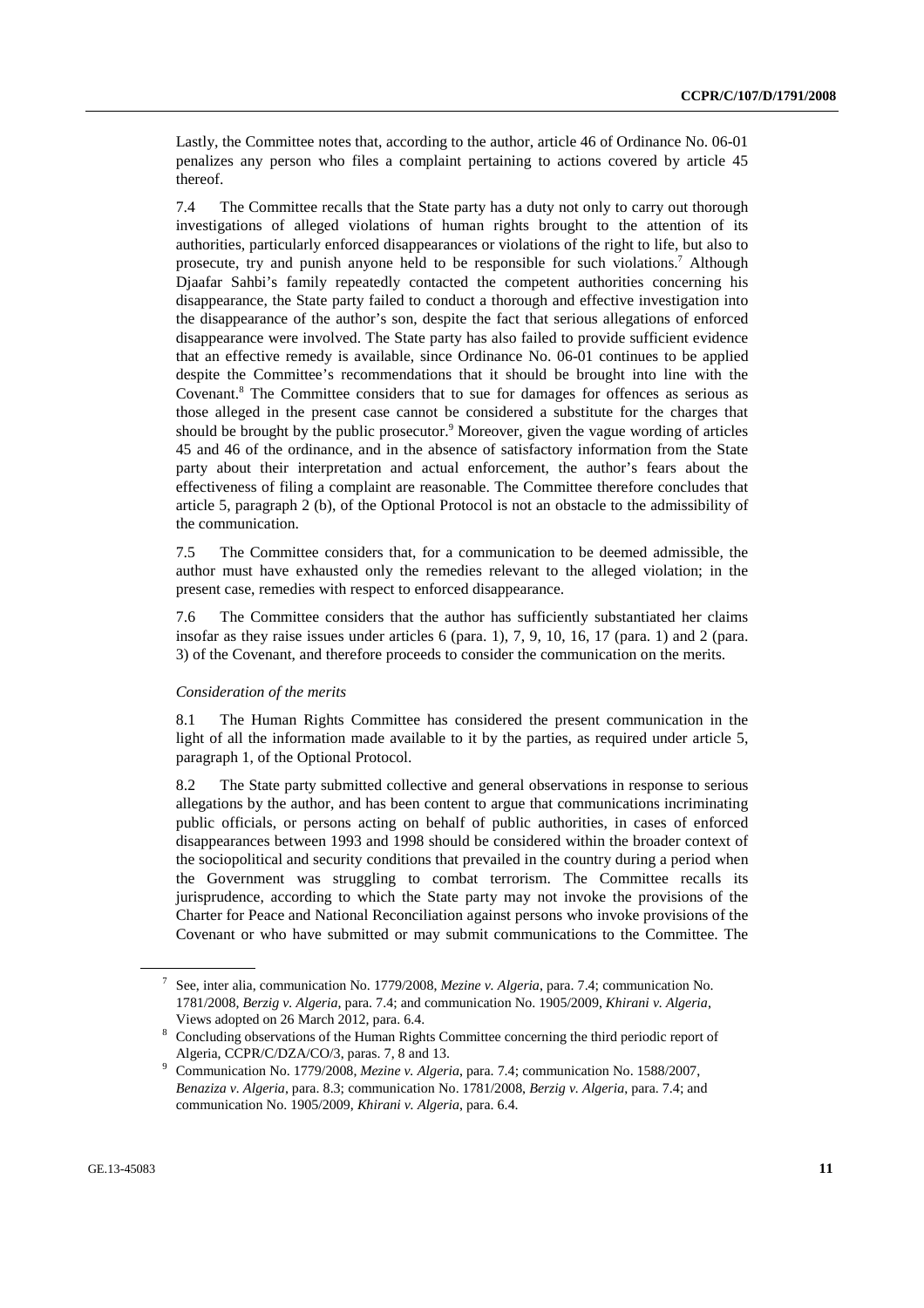Covenant demands that the State party concern itself with the fate of every individual and treat every individual with respect for the dignity inherent in every human being. Ordinance No. 06-01, without the amendments recommended by the Committee, appears to promote impunity and therefore cannot, as it currently stands, be considered compatible with the provisions of the Covenant.

8.3 The Committee notes that the State party has not replied to the author's claims concerning the merits of the case and recalls its jurisprudence<sup>10</sup> according to which the burden of proof should not rest solely on the author of a communication, especially given that the author and the State party do not always have the same degree of access to evidence and that often only the State party is in possession of the necessary information. It is implicit in article 4, paragraph 2, of the Optional Protocol that the State party has a duty to investigate in good faith all allegations of violations of the Covenant made against it and its representatives and to provide the Committee with whatever information is available to it.<sup>11</sup> In the absence of any explanations from the State party in this respect, due weight must be given to the author's allegations, provided they have been sufficiently substantiated.

8.4 The Committee notes that, according to the author, her son, Djaafar Sahbi, was arrested on 3 July 1995 at around 10 o'clock in the morning by two uniformed police officers at the exit of the hospital where he worked, and the victim's daughter was present at the time of his arrest. It further notes that, according to the author, such a disappearance entails a high risk to the victim's right to life and that his prolonged absence and the circumstances and context of his arrest lead to the conclusion that it seems likely that he died while in custody. The Committee notes that the State party has produced no evidence refuting the author's allegation. The Committee recalls that, in cases of enforced disappearance, the deprivation of liberty, followed by a refusal to acknowledge the deprivation of liberty or by concealment of the fate of the disappeared person, effectively removes the person from the protection of the law and places his or her life at serious and constant risk, for which the State is accountable. In the present case, the Committee notes that the State party has produced no evidence to indicate that it has fulfilled its obligation to protect Djaafar Sahbi's life. Therefore the Committee concludes that the State party has failed in its duty to protect Djaafar Sahbi's life, in violation of article 6, paragraph 1, of the Covenant. $^{12}$ 

8.5 The Committee recognizes the degree of suffering involved in being held indefinitely without contact with the outside world. It recalls its general comment No. 20 (1992) on article  $7<sup>13</sup>$  which recommends that States parties should make provision to ban incommunicado detention. It notes in the present case that Djaafar Sahbi was arrested by the police on 3 July 1995 and that his fate is still unknown. In the absence of a satisfactory explanation from the State party, the Committee considers that this disappearance constitutes a violation of article 7 of the Covenant with regard to Djaafar Sahbi.<sup>14</sup>

<sup>10</sup> See, inter alia, communication No. 1779/2008, *Mezine v. Algeria*, para. 8.3; communication No. 1640/2007, *El Abani v. Libyan Arab Jamahiriya*, Views adopted on 26 July 2010, para. 7.4; and

communication No. 1781/2008, *Berzig v. Algeria*, para. 8.3. See communication No. 1297/2004, *Medinoune v. Algeria*, Views adopted on 14 July 2006, para. 8.3.

<sup>&</sup>lt;sup>12</sup> See communication No. 1779/2008, Mezine v. Algeria, para. 8.4.<br><sup>13</sup> Official Records of the General Assembly, Forty-seventh Session, Supplement No. 40, (A/47/40),

annex VI, sect. A. 14 See communication No. 1779/2008, *Mezine v. Algeria*, para. 8.5; communication No. 1905/2009, *Khirani v. Algeria*, para. 7.5; communication No. 1781/2008, *Berzig v. Algeria*, para. 8.5; communication No. 1295/2004, *El Awani v. Libyan Arab Jamahiriya*, Views adopted on 11 July 2007, para. 6.5.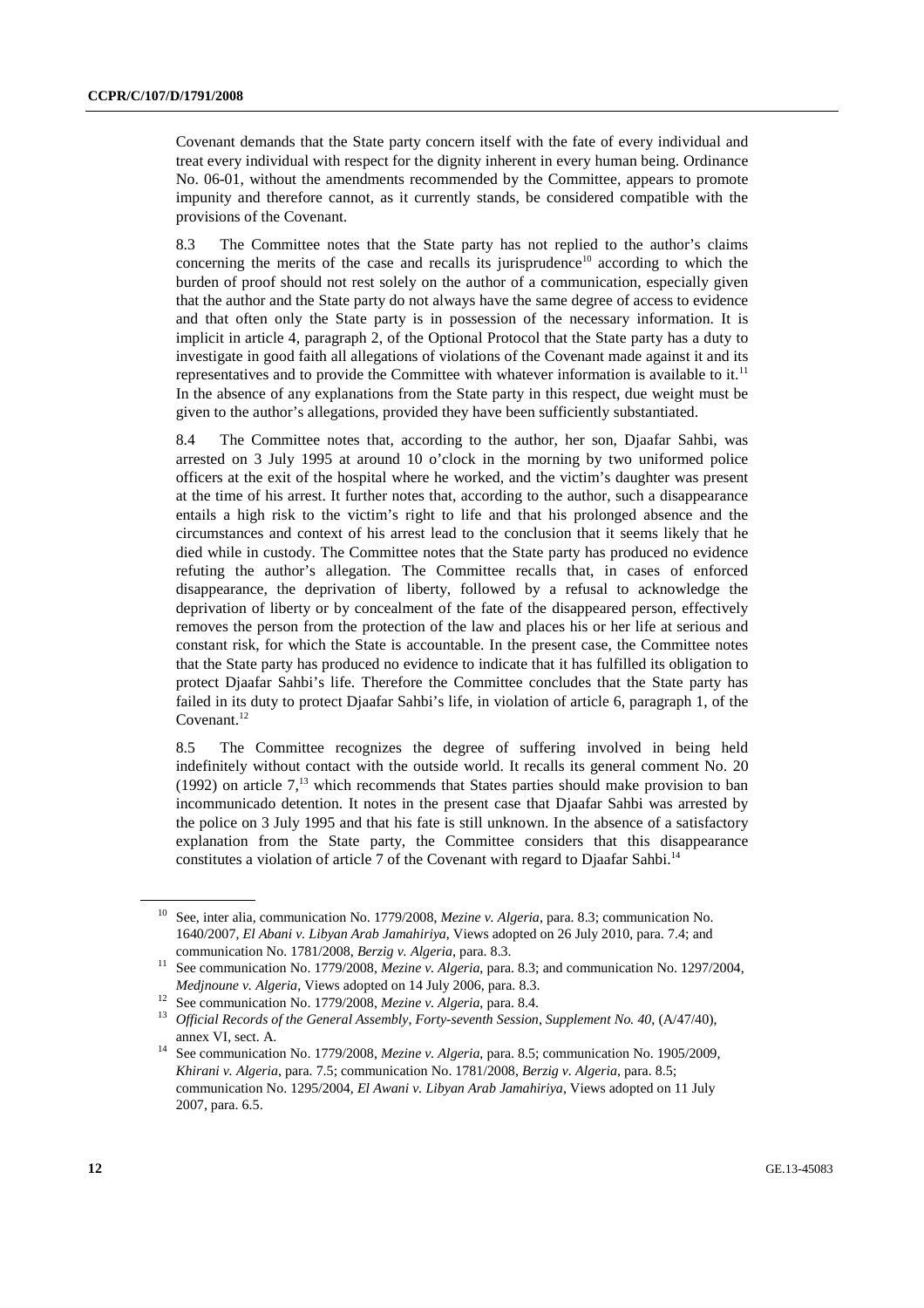8.6 The Committee also takes note of the anguish and distress caused to the author by the disappearance of Djaafar Sahbi. It considers that the facts before it disclose a violation of article 7 of the Covenant with regard to her.<sup>15</sup>

8.7 With regard to the alleged violation of article 9, the Committee notes the author's claim that Djaafar Sahbi was arrested on 3 July 1995 by two uniformed police officers; that he was not charged and was not brought before a judicial authority, which would have enabled him to challenge the lawfulness of his detention; and that no official information was given to his family regarding Djaafar Sahbi's whereabouts or his fate, despite the fact that the authorities certified that his disappearance had occurred "in the context of the national tragedy".<sup>16</sup> In the absence of satisfactory explanations from the State party, the Committee finds a violation of article 9 with regard to Diaafar Sahbi.<sup>17</sup>

8.8 Regarding the complaint under article 10, paragraph 1, the Committee reiterates that persons deprived of their liberty may not be subjected to any hardship or constraint other than that resulting from the deprivation of liberty and that they must be treated with humanity and respect for their dignity. In view of Djaafar Sahbi's incommunicado detention and in the absence of information provided by the State party in that regard, the Committee finds a violation of article 10, paragraph 1, of the Covenant.<sup>18</sup>

8.9 With regard to the alleged violation of article 16, the Committee reiterates its established jurisprudence, according to which the intentional removal of a person from the protection of the law for a prolonged period of time may constitute a refusal to recognize that person as a person before the law if the victim was in the hands of the State authorities when last seen and if the efforts of his or her relatives to obtain access to potentially effective remedies, including judicial remedies (article 2, paragraph 3, of the Covenant), have been systematically impeded.<sup>19</sup> In the present case, the Committee notes that the State party has not furnished any explanation concerning the fate or whereabouts of Djaafar Sahbi, despite the multiple requests addressed by the author to the State party. The Committee concludes that Djaafar Sahbi's enforced disappearance nearly 18 years ago denied him the protection of the law and deprived him of his right to recognition as a person before the law, in violation of article 16 of the Covenant.

8.10 With regard to the alleged violation of article 17, the Committee notes that the State party did not provide any justification or clarification as to the entry of officials into the

<sup>15</sup> See communication No. 1779/2008, *Mezine v. Algeria*, para. 8.6; communication No. 1905/2009, *Khirani v. Algeria*, para. 7.6; communication No. 1781/2008, *Berzig v. Algeria*, para. 8.6; communication No. 1640/2007, *El Abani v. Libyan Arab Jamahiriya*, para. 7.5; and communication

No. 1422/2005, *El Hassy v. Libyan Arab Jamahariya*, Views adopted on 24 October 2007, para. 6.11.<br><sup>16</sup> See para. 2.3 above.

<sup>17</sup> See, inter alia, communication No. 1779/2008, *Mezine v. Algeria*, para. 8.7; communication No. 1905/2009, *Khirani v. Algeria*, para. 7.7; and communication No. 1781/2008, *Berzig v. Algeria*, para.

<sup>8.7. 18</sup> See general comment No. 21 (1992) on article 10, *Official Records of the General Assembly, Fortyseventh Session, Supplement No. 40*, (A/47/40, annex VI, sect. B, para. 3; and communication No. 1779/2008, *Mezine v. Algeria*, para. 8.8; communication No. 1780/2008, *Zarzi v. Algeria*, Views adopted on 22 March 2011, para. 7.8; and communication No. 1134/2002, *Gorji-Dinka v. Cameroon*, Views adopted on 17 March 2005, para. 5.2.<br><sup>19</sup> See communication No. 1779/2008, *Mezine v. Algeria*, para. 8.9; communication No. 1905/2009,

*Khirani v. Algeria*, para. 7.9; communication No. 1781/2008, *Berzig v. Algeria*, para. 8.9; communication No. 1780/2008, *Zarzi v. Algeria*, para. 7.9; communication No. 1588/2007, *Benaziza v. Algeria*, para. 9.8; communication No. 1327/2004, *Grioua v. Algeria*, Views adopted on 10 July 2007, para. 7.8; and communication No. 1495/2006, *Madaoui v. Algeria*, Views adopted on 28 October 2008, para. 7.7.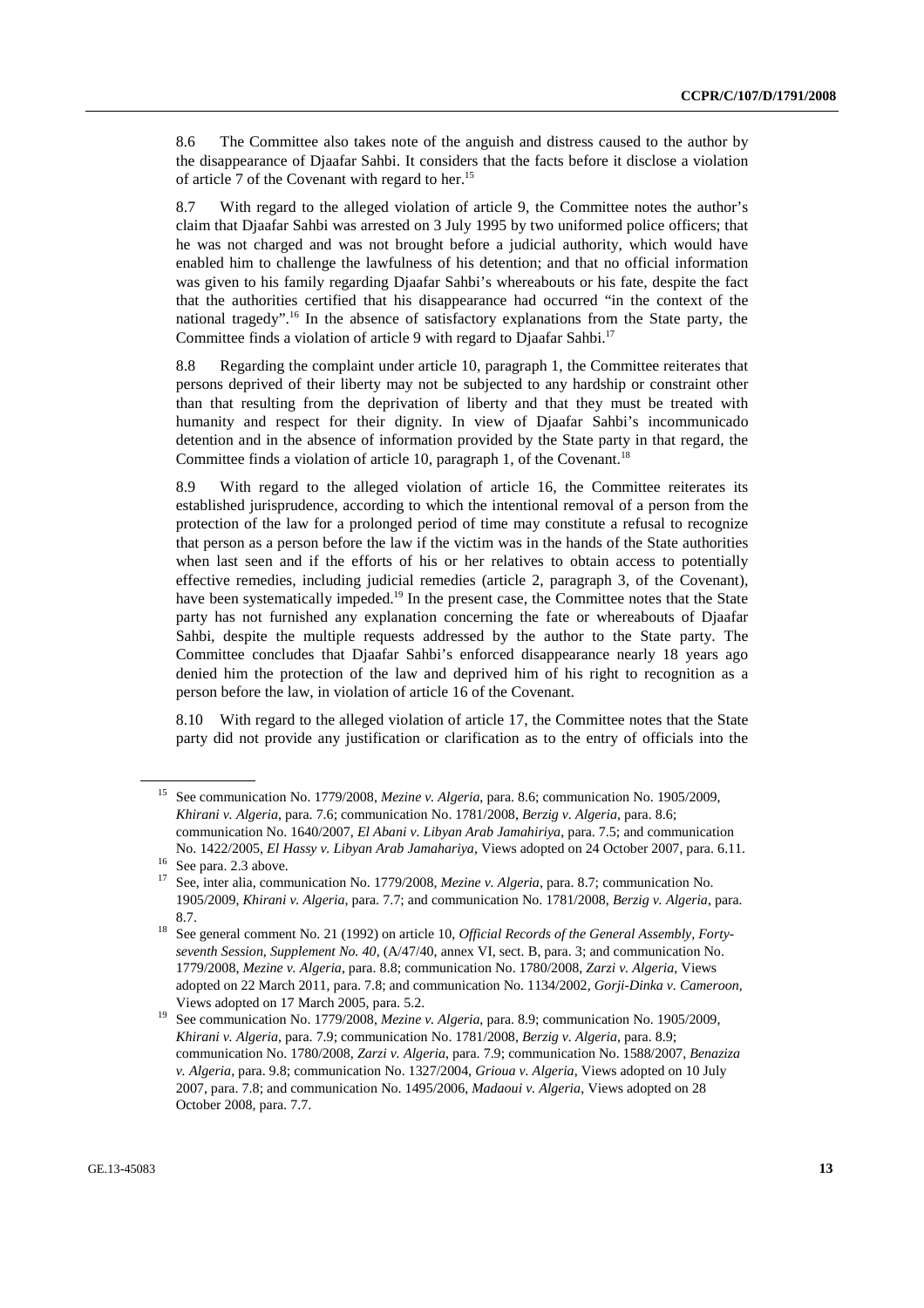Sahbi family home without a warrant and when no member of the family was present, and as to their confiscation of important personal documents belonging to Djaafar Sahbi, such as his family record book. The Committee concludes that the entry of officials into the Sahbi family home in such circumstances constitutes unlawful interference with their home, in violation of article 17 of the Covenant.<sup>20</sup>

8.11 The author invokes article 2, paragraph 3, of the Covenant, which imposes on States parties the obligation to ensure an effective remedy for all persons whose Covenant rights have been violated. The Committee attaches importance to the establishment by States parties of appropriate judicial and administrative mechanisms for addressing claims of rights violations. It refers to its general comment No. 31 (2004),<sup>21</sup> in which it indicates in particular that the failure by a State party to investigate allegations of violations may in itself give rise to a separate breach of the Covenant. In the present case, although the victim's family repeatedly contacted the competent authorities regarding Djaafar Sahbi's disappearance, including the prosecutor of the Court of El Harrach and the chief prosecutor of the Court of Algiers on 25 August 1996, all their efforts led to nothing, and the State party failed to conduct a thorough and effective investigation into the disappearance of the author's son. Furthermore, the absence of the legal right to undertake judicial proceedings since the promulgation of Ordinance No. 06-01 implementing the Charter for Peace and National Reconciliation continues to deprive Djaafar Sahbi, the author and her family of any access to an effective remedy, since the ordinance prohibits, on pain of imprisonment, the initiation of legal proceedings to shed light on the most serious crimes, such as enforced disappearances.<sup>22</sup> The Committee concludes that the facts before it reveal a violation of article 2 (para. 3), read in conjunction with articles 6 (para. 1), 7, 9, 10 (para. 1), 16 and 17 of the Covenant, with regard to Djaafar Sahbi, and of article 2 (para. 3), read in conjunction with articles 7 and 17 of the Covenant, with regard to the author.

9. The Human Rights Committee, acting under article 5, paragraph 4, of the Optional Protocol to the International Covenant on Civil and Political Rights, is of the view that the information before it discloses violations by the State party of articles 6 (para. 1), 7, 9, 10 (para. 1), 16 and 17 of the Covenant and of article 2 (para. 3), read in conjunction with articles 6 (para. 1), 7, 9, 10 (para. 1), 16 and 17 of the Covenant, with regard to Djaafar Sahbi. The information also discloses a violation of articles 7 and 17 and of article 2 (para. 3), read in conjunction with articles 7 and 17 of the Covenant, with regard to the author.

10. In accordance with article 2, paragraph 3, of the Covenant, the State party is under an obligation to provide the author and her family with an effective remedy, including by: (a) conducting a thorough and effective investigation into the disappearance of Djaafar Sahbi; (b) providing the author and her family with detailed information about the results of its investigation; (c) releasing him immediately if he is still being detained incommunicado; (d) in the event that Djaafar Sahbi is deceased, handing over his remains to his family; (e) prosecuting, trying and punishing those responsible for the violations committed; and (f) providing adequate compensation to the author for the violations suffered and to Djaafar Sahbi, if he is still alive. Notwithstanding the terms of Ordinance No. 06-01, the State party should ensure that it does not impede enjoyment of the right to an effective remedy for crimes such as torture, extrajudicial killings and enforced disappearances. The State party is also under an obligation to prevent similar violations in the future.

<sup>&</sup>lt;sup>20</sup> Communication No. 1779/2008, *Mezine v. Algeria*, para. 8.10.<br><sup>21</sup> *Official Records of the General Assembly, Fifty-ninth Session, Supplement No. 40*, vol. I (A/59/40 (Vol. I)), annex III.<br> $^{22}$  CCPR/C/DZA/CO/3, para. 7.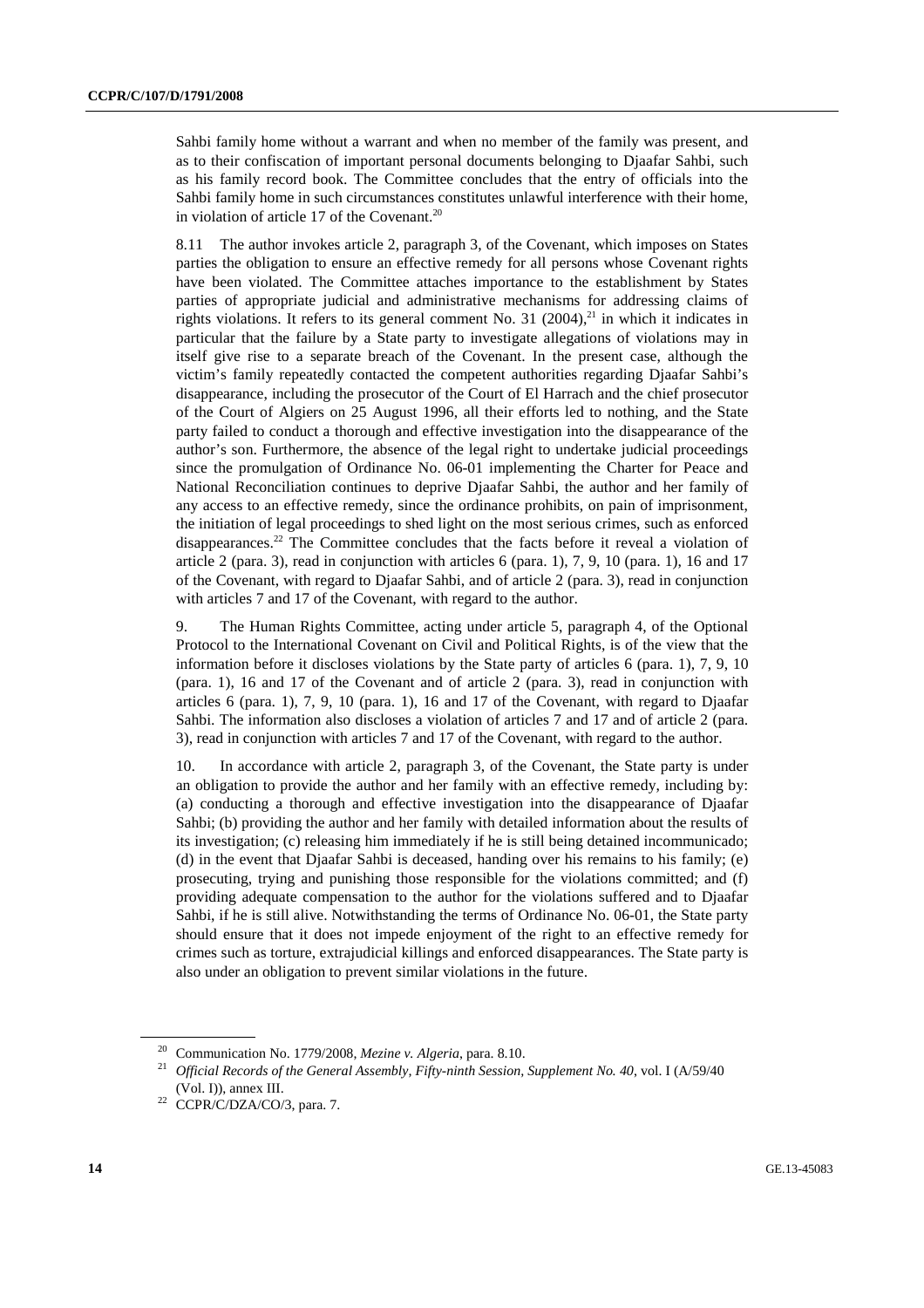11. Bearing in mind that, by becoming a party to the Optional Protocol, the State party has recognized the competence of the Committee to determine whether or not there was a violation of the Covenant and that, pursuant to article 2 of the Covenant, the State party has undertaken to ensure to all individuals within its territory or subject to its jurisdiction the rights recognized in the Covenant and to provide an effective and enforceable remedy when a violation has been established, the Committee wishes to receive from the State party, within 180 days, information about the measures taken to give effect to the Committee's Views. The State party is also requested to publish the present Views and to have them widely disseminated in the official languages of the State party.

[Adopted in English, French and Spanish, the French text being the original version. Subsequently to be issued also in Arabic, Chinese and Russian as part of the Committee's annual report to the General Assembly.]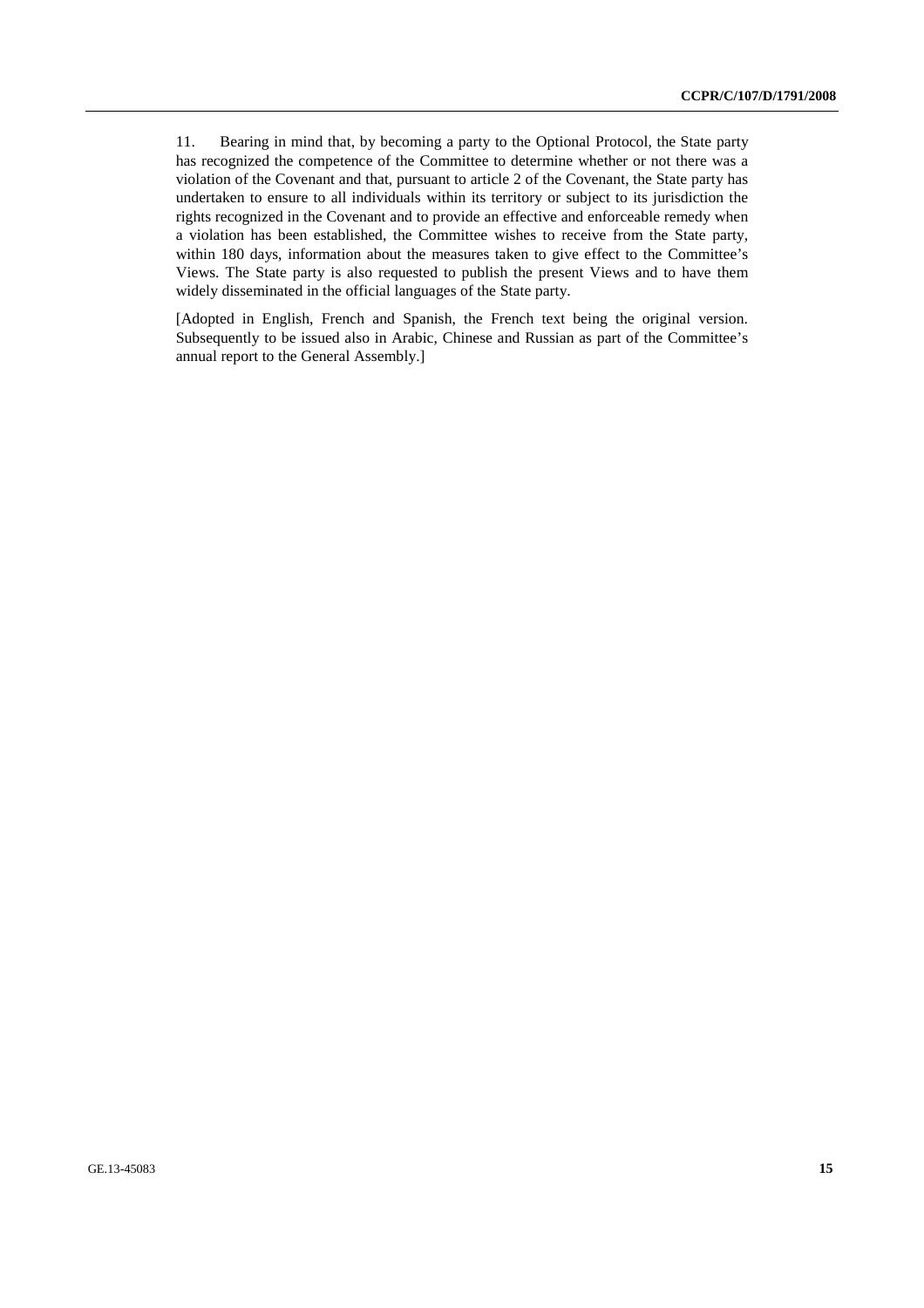## **Appendix**

## **Individual opinion (partially dissenting) of Mr. Víctor Manuel Rodríguez Rescia**

1. This individual opinion relates to the decision of the Human Rights Committee on communication No. 1791. I support the Committee's findings of a violation of the rights established in articles 6 (para. 1), 7, 9, 10 (para. 1), 16 and 17, and in article 2 (para. 3) read in conjunction with articles 6 (para. 1), 7, 9, 10 (para. 1), 16 and 17 of the Covenant, in respect of Djaafar Sahbi, and in articles 7, 17 and 2 (para. 3) read in conjunction with articles 7 and 17 of the Covenant, in respect of the author.

2. However, I only partially agree with the Committee in connection with its decision regarding the effects of Ordinance No. 06-01 of 27 February 2006 — and notably article 45 — promulgating the Charter for Peace and National Reconciliation, and its application. The ordinance was approved by referendum on 29 September 2005 and prohibits any legal action against members of the Algerian defence and security services for such offences as torture, extrajudicial killings and enforced disappearance. Under this ordinance anyone making a complaint or allegation of this kind is liable to a penalty of 3 to 5 years' imprisonment and a fine of 250,000 to 500,000 Algerian dinars.

3. The existence per se of the part of this ordinance that allows anyone making allegations of this kind to be sentenced to imprisonment and a fine is contrary to the International Covenant on Civil and Political Rights because it establishes a framework of impunity for those who commit serious human rights violations, including situations of enforced disappearance such as that of Djaafar Sahbi, whose whereabouts are still unknown today, allowing them to avoid prosecution, penalties and the need to provide compensation.

4. It is true that the Committee found that the application of the ordinance provides for some redress. However, the measures it recommends to ensure that the ordinance will not be applied in similar cases in the future, are insufficient. The Committee has issued a general statement that the State should not impede "enjoyment of the right to an effective remedy for crimes such as torture, extrajudicial killings and enforced disappearances" and should "take steps to prevent similar violations in the future" (para. 10). I believe that the Committee should have stated clearly and directly that the explicit prohibition under Ordinance No. 06-01 of legal action to initiate investigations of cases of torture, extrajudicial killing and enforced disappearance of persons is a violation of the general obligation under article 2, paragraph 2, of the Covenant, according to which the State party must, "where not already provided for by existing legislative or other measures, ... take the necessary steps, in accordance with its constitutional processes and with the provisions of the … Covenant, to adopt such laws or other measures as may be necessary to give effect to the rights recognized in the present Covenant".

5. For the undersigned, the relevant part of the ordinance has *erga omnes* effects and sends a message of impunity that prevents the victims of serious offences of this kind, and their families, from exercising their right to an effective legal remedy, to know the truth, to assert their human right to justice and petition and to obtain full reparation. Even acknowledging the positive contribution of the remaining provisions of Ordinance No. 06- 01 to an agreement on peace and national reconciliation in Algeria, this should not be at the expense of the fundamental human rights of the victims and their families who have suffered the consequences of serious offences; still less should such persons be liable to penalties and sanctions that victimize them once again for exercising their right to invoke a legal remedy – one of the very remedies, in fact, that are supposed to guarantee and protect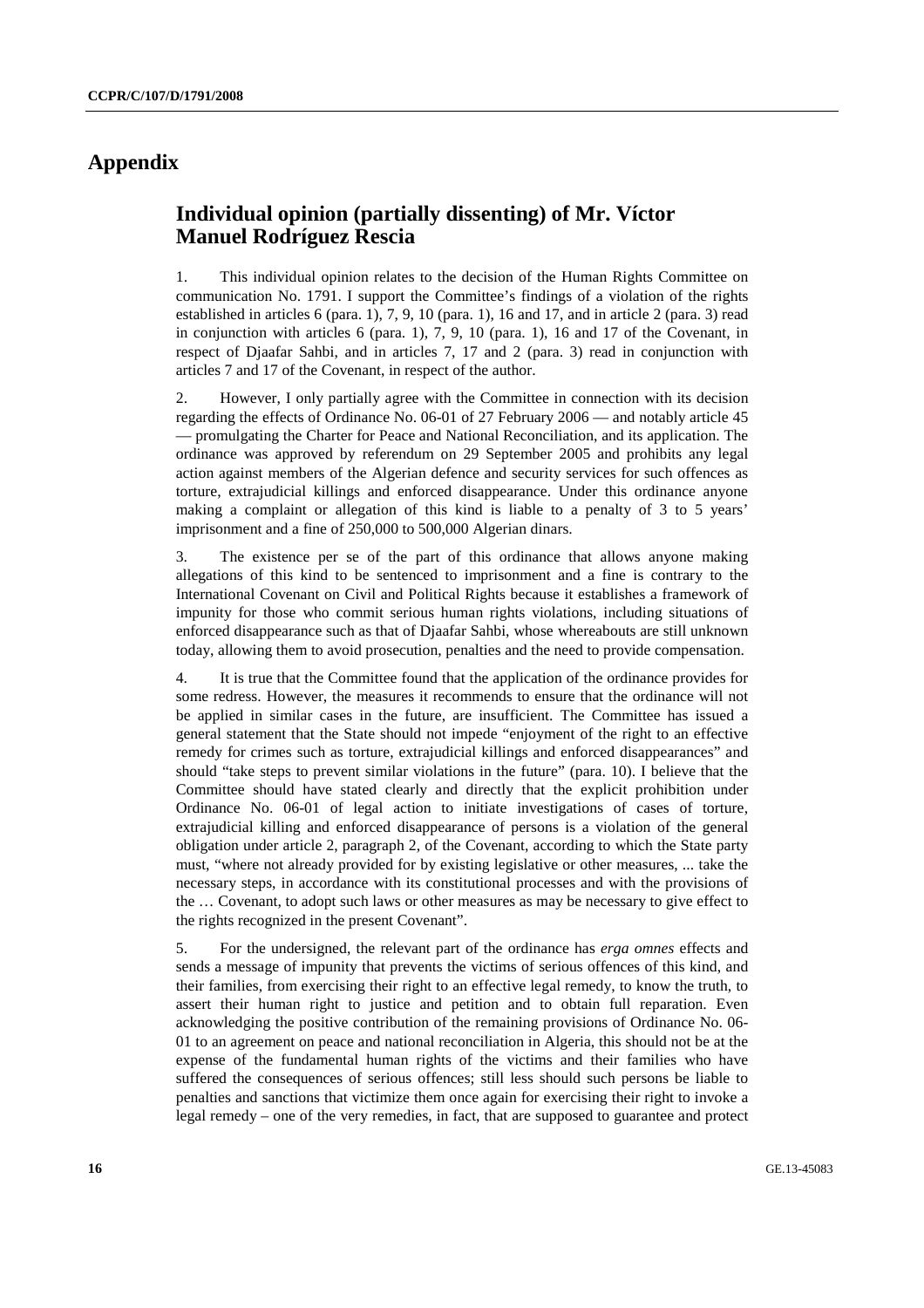those human rights that may not be suspended even in a state of emergency (Covenant, art. 4, para. 2).

6. The author, referring to the relevant provisions of Ordinance No. 06-01, has explicitly stated that "the legislative measures adopted amount to a violation of the rights enshrined in the Covenant" (para. 6.2, final sentence). The undersigned is in full agreement with the author; that opinion is also consistent with previous decisions of the Committee (concluding observations of the Human Rights Committee concerning the third periodic report of Algeria, CCPR/C/DZA/CO/3, adopted on 1 November 2007, paras. 7, 8 and 13; it is also in line with communications Nos. 1588/2007, *Benaziza v. Algeria*, Views adopted on 26 July 2010, para. 9.2, and 1196/2003, *Boucherf v. Algeria*, Views adopted on 30 March 2006, para. 11).

7. The fact that recourse to the courts is legally impossible since the promulgation of Ordinance No. 06-01 on the implementation of the Charter for Peace and National Reconciliation has deprived and continues to deprive Djaafar Sahbi, the author and the family of all access to an effective remedy, since the ordinance prohibits, on pain of imprisonment, applications to the courts to cast light on the most serious of offences, such as enforced disappearance. Based on the Committee's finding that the facts before it reveal a violation of article 2, paragraph 3, read in conjunction with articles 6 (para. 1), 7, 9, 10 (para. 1), 16 and 17 of the Covenant, in respect of Djaafar Sahbi, and of article 2, paragraph 3, read in conjunction with articles 7 and 17 of the Covenant, in respect of the author, the Committee ought to have stated explicitly that, in accordance with its international obligation to bring its national legislation into line with the protection provisions of the Covenant, the State party should comply with the provisions of article 2, paragraph 2, by taking legislative or other measures to suspend or abrogate the impediments, penalties, sanctions and any other obstacle liable to create impunity for serious offences such as enforced disappearance of persons, torture and extrajudicial killing, not only for the victims referred to in this communication but also for victims and families in similar cases.

[Done in English, French and Spanish, the Spanish text being the original version. Subsequently to be issued also in Arabic, Chinese and Russian as part of the Committee's annual report to the General Assembly.]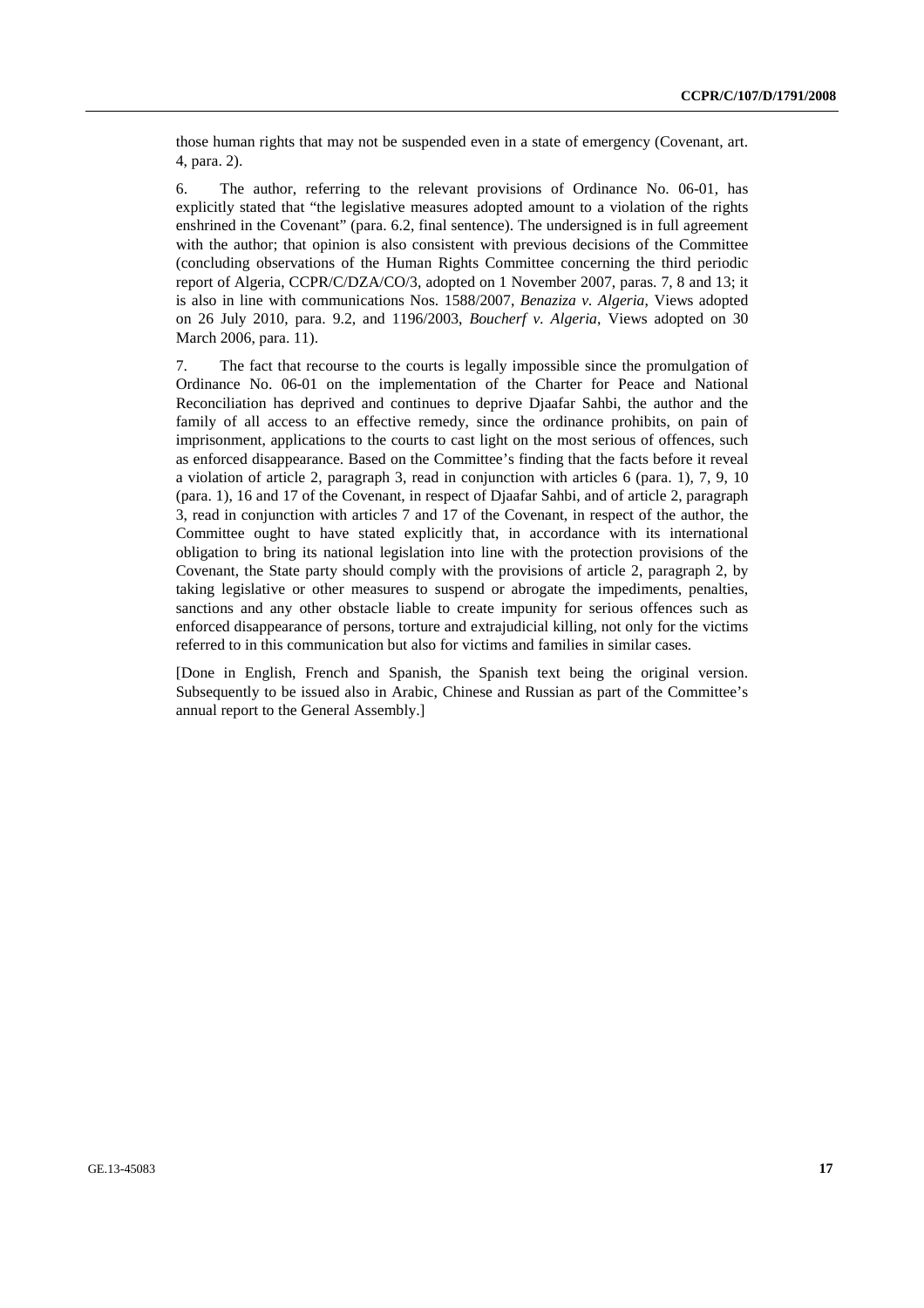## **Individual opinion (concurring) of Committee member Mr. Fabián Omar Salvioli**

1. I agree with the Committee's decision in this case (communication No. 1791/2008, *Boudjemai v. Algeria*) but in my opinion the Committee's reasoning on the application of article 2 of the International Covenant on Civil and Political Rights is not correct, and indeed warrants thorough debate. In the Sahbi case the Committee should have found that the State party was in breach of article 2, paragraph 2, of the Covenant. It is also my view that the Committee should have stated that, in its opinion, the State party should amend articles 45 and 46 of Ordinance No. 06-01 in order to guarantee that such incidents do not occur again.

2. The Committee must apply the law to the proven facts regardless of the particular legal claims made by the parties. This is not a matter of discretion, but something it must do in order to properly carry out its task in accordance with the principle of *iura novit curia*. I have already stated my position in this regard and refer to my legal arguments and grounds so as not to repeat them here.<sup>1</sup>

3. The Committee has hitherto maintained that it is not possible for it to find a separate violation of article 2 of the Covenant in an individual communication. However, even if that were the case — which is debatable — the Committee has on hundreds of occasions, including in its Views on the present case, found a violation of article 2, paragraph 3, in connection with, or read in conjunction with, other articles of the Covenant.

4. Why can the same logic not be applied to article 2, paragraph 2, of the Covenant? The Committee insists on not looking at article 2, paragraph 2, when considering individual communications, without citing any reasonable grounds for such a position.

5. Under article 2, paragraph 2, of the Covenant, "Where not already provided for by existing legislative or other measures, each State Party to the present Covenant undertakes to take the necessary steps, in accordance with its constitutional processes and with the provisions of the present Covenant, to adopt such laws or other measures as may be necessary to give effect to the rights recognized in the present Covenant." Obviously, if a State party adopts a rule at variance with this provision, it is violating the provision.

6. The author in this case states in no uncertain terms that no recourse to justice was possible owing to the existence of Ordinance No. 06-01 (Views, paras. 2.7 and 6.6). According to articles 45 and 46 of that ordinance, in cases of enforced disappearance such as this one, legal proceedings may not be brought against individuals or groups who are members of any branch of the defence or security forces, and any person making such a complaint or allegation is liable to a term of imprisonment of 3 to 5 years or a fine of between 250,000 and 500,000 Algerian dinars.

7. In individual opinions in other similar cases involving Algeria, I have explained the reasons why the Committee ought to address the incompatibility of Ordinance No. 06-01 with the Covenant in light of article 2, paragraph 2, and why its application to the victims is a violation of that provision of the Covenant in each particular case.<sup>2</sup> My arguments apply in this case too: in this communication, the Committee is fully empowered to set the legal

<sup>&</sup>lt;sup>1</sup> Anura Weerawansa v. Sri Lanka, communication No. 1406/2005; Views adopted on 17 March 2009; partially dissenting opinion of Committee member Mr. Fabián Omar Salvioli, paras. 3–5.<br><sup>2</sup> Human Diskte Committee Chile value de Alexaire communication Nr. 1911/2009: Virus ed

Human Rights Committee, *Chihoub v. Algeria*, communication No. 1811/2008; Views adopted on 31 October 2011; individual opinion (concurring) of Committee member Mr. Fabián Omar Salvioli, joined by Mr. Cornelis Flinterman, paras. 5–10.